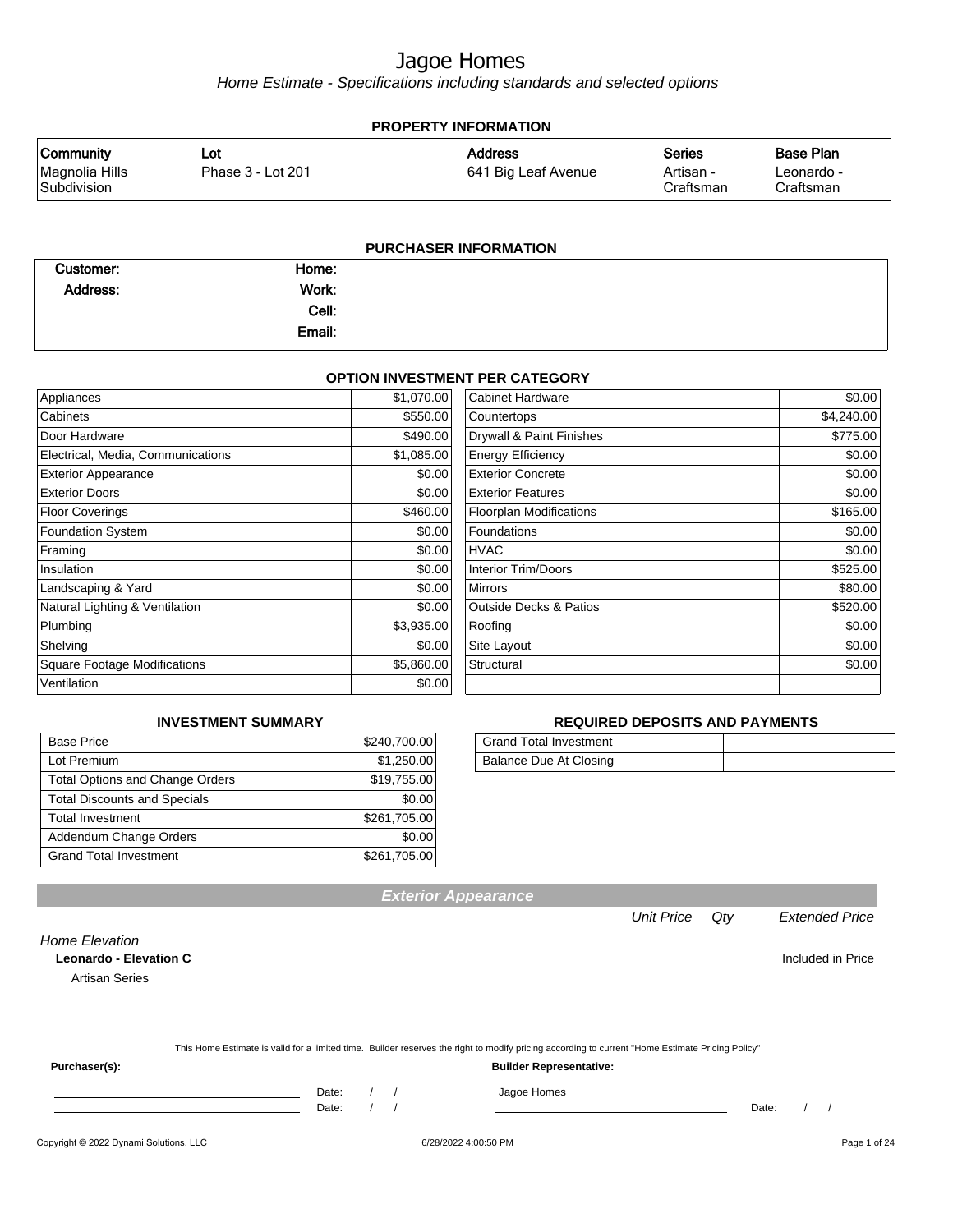Home Estimate - Specifications including standards and selected options

|                                                         |                                                                                                                                                                                                                                                                                                                                                                                                                                                                                                                                                                                                                                 | <b>PROPERTY INFORMATION</b>           |                                         |     |                                             |
|---------------------------------------------------------|---------------------------------------------------------------------------------------------------------------------------------------------------------------------------------------------------------------------------------------------------------------------------------------------------------------------------------------------------------------------------------------------------------------------------------------------------------------------------------------------------------------------------------------------------------------------------------------------------------------------------------|---------------------------------------|-----------------------------------------|-----|---------------------------------------------|
| Community<br>Magnolia Hills<br>Subdivision              | Lot<br>Phase 3 - Lot 201                                                                                                                                                                                                                                                                                                                                                                                                                                                                                                                                                                                                        | <b>Address</b><br>641 Big Leaf Avenue | <b>Series</b><br>Artisan -<br>Craftsman |     | <b>Base Plan</b><br>Leonardo -<br>Craftsman |
|                                                         |                                                                                                                                                                                                                                                                                                                                                                                                                                                                                                                                                                                                                                 | <b>Exterior Appearance</b>            |                                         |     |                                             |
|                                                         |                                                                                                                                                                                                                                                                                                                                                                                                                                                                                                                                                                                                                                 |                                       | <b>Unit Price</b>                       | Qty | <b>Extended Price</b>                       |
| <b>Cultured Stone</b><br><b>Cultured Stone</b><br>Color |                                                                                                                                                                                                                                                                                                                                                                                                                                                                                                                                                                                                                                 |                                       |                                         |     | Included in Price                           |
|                                                         | Selected Color: Ledgestone Bucks County                                                                                                                                                                                                                                                                                                                                                                                                                                                                                                                                                                                         |                                       |                                         |     | Included in Price                           |
| Drop Brick Ledge<br>Drop Brick Ledge, Included          |                                                                                                                                                                                                                                                                                                                                                                                                                                                                                                                                                                                                                                 |                                       |                                         |     | \$0.00                                      |
| <b>Brick Skirt</b><br><b>Brick Skirt</b>                |                                                                                                                                                                                                                                                                                                                                                                                                                                                                                                                                                                                                                                 |                                       |                                         |     | \$0.00                                      |
| <b>Brick Color</b>                                      | Selected Brick Color: Brownstone                                                                                                                                                                                                                                                                                                                                                                                                                                                                                                                                                                                                |                                       |                                         |     | Included in Price                           |
|                                                         |                                                                                                                                                                                                                                                                                                                                                                                                                                                                                                                                                                                                                                 | <b>Foundation System</b>              |                                         |     |                                             |
| <b>Foundation System</b>                                |                                                                                                                                                                                                                                                                                                                                                                                                                                                                                                                                                                                                                                 |                                       | <b>Unit Price</b>                       | Qty | <b>Extended Price</b>                       |
| <b>Insulated Concrete Slab</b>                          |                                                                                                                                                                                                                                                                                                                                                                                                                                                                                                                                                                                                                                 |                                       |                                         |     | Included in Price                           |
|                                                         |                                                                                                                                                                                                                                                                                                                                                                                                                                                                                                                                                                                                                                 | <b>Energy Efficiency</b>              |                                         |     |                                             |
| <b>HERS Rating</b>                                      |                                                                                                                                                                                                                                                                                                                                                                                                                                                                                                                                                                                                                                 |                                       | <b>Unit Price</b>                       | Qty | <b>Extended Price</b>                       |
|                                                         | HERS Rated Home (Less than 85 Score)<br>Note - Jagoe Homes receives all applicable rebates for energy efficiency, utilities,<br>manufacturers, etc. Rebates have been reflected as a discount in Base Price of Home                                                                                                                                                                                                                                                                                                                                                                                                             |                                       |                                         |     | Included in Price                           |
|                                                         |                                                                                                                                                                                                                                                                                                                                                                                                                                                                                                                                                                                                                                 | <b>Square Footage Modifications</b>   |                                         |     |                                             |
|                                                         |                                                                                                                                                                                                                                                                                                                                                                                                                                                                                                                                                                                                                                 |                                       | <b>Unit Price</b>                       | Qty | <b>Extended Price</b>                       |
| Home Depth 2' Expansion to Rear                         | Home Depth 2' Expansion to Entire Rear                                                                                                                                                                                                                                                                                                                                                                                                                                                                                                                                                                                          |                                       |                                         |     | \$5,860.00                                  |
| standard matching exterior.                             | Includes predeterminded 2' depth expansion to the rear of house with standard roofing and                                                                                                                                                                                                                                                                                                                                                                                                                                                                                                                                       |                                       |                                         |     |                                             |
| HVAC.                                                   | Builder must approve all additions for required lot coverage ratio. Sales representative<br>must reference square footage allowance (coverage) chart. Area of expansion will be<br>predetermined. Builder must verify HVAC sizing requirements after the total square<br>footage of the room addition and/or the 2' expansion has been completed. Please consult<br>builder for possible additional expenses due to required increased equipment sizing of<br>This option only includes additional floor space. Cabinetry, tops, mirrors, light fixtures,<br>windows, doors, and plumbing are only included for specific plans. |                                       |                                         |     |                                             |
|                                                         |                                                                                                                                                                                                                                                                                                                                                                                                                                                                                                                                                                                                                                 |                                       |                                         |     |                                             |

This Home Estimate is valid for a limited time. Builder reserves the right to modify pricing according to current "Home Estimate Pricing Policy"

| Purchaser(s): |                |  | <b>Builder Representative:</b> |       |  |  |
|---------------|----------------|--|--------------------------------|-------|--|--|
|               | Date:<br>Date: |  | Jagoe Homes                    | Date: |  |  |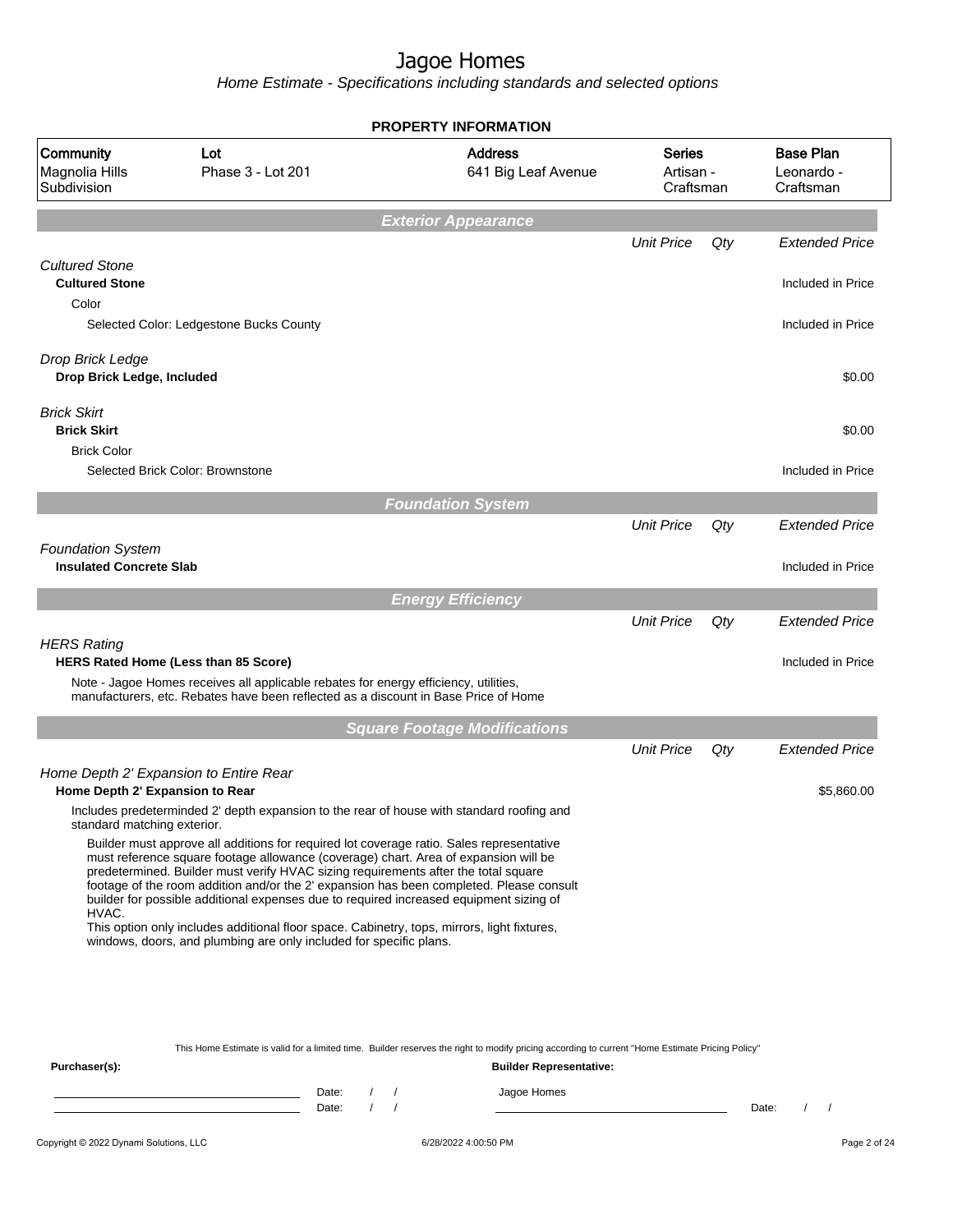Home Estimate - Specifications including standards and selected options

|                                                                      |                                                                                                                                                                          | <b>PROPERTY INFORMATION</b>           |                                         |     |                                                        |
|----------------------------------------------------------------------|--------------------------------------------------------------------------------------------------------------------------------------------------------------------------|---------------------------------------|-----------------------------------------|-----|--------------------------------------------------------|
| Community<br>Magnolia Hills<br>Subdivision                           | Lot<br>Phase 3 - Lot 201                                                                                                                                                 | <b>Address</b><br>641 Big Leaf Avenue | <b>Series</b><br>Artisan -<br>Craftsman |     | <b>Base Plan</b><br>Leonardo -<br>Craftsman            |
|                                                                      |                                                                                                                                                                          | <b>Floorplan Modifications</b>        |                                         |     |                                                        |
|                                                                      |                                                                                                                                                                          |                                       | <b>Unit Price</b>                       | Qty | <b>Extended Price</b>                                  |
| <b>Floorplan Modifications</b><br>12" Shelving will be removed       | Convert Hallway Coat Closet into Pantry, Includes 5 Runs of 16" Wire Shelving                                                                                            |                                       |                                         |     | \$165.00                                               |
|                                                                      |                                                                                                                                                                          | <b>Structural</b>                     |                                         |     |                                                        |
|                                                                      |                                                                                                                                                                          |                                       | <b>Unit Price</b>                       | Qty | <b>Extended Price</b>                                  |
| Concrete Slab<br>Barrier, Termite Warranty 1 year                    | Concrete Slab 4" thick (avg), 3500 psi, Slab fill 6" minimum, 6 mil polyethylene Vapor                                                                                   |                                       |                                         |     | Included in Price                                      |
| <b>Foundation Block</b>                                              | Block Size - Dropped Brick Ledge 12"x8"x16" & 8"x8"x16"                                                                                                                  |                                       |                                         |     | \$0.00                                                 |
| <b>Foundation Drain</b>                                              | <b>Foundation Drain - Gravel French Drain</b>                                                                                                                            |                                       |                                         |     | Included in Price                                      |
|                                                                      |                                                                                                                                                                          | <b>Outside Decks &amp; Patios</b>     |                                         |     |                                                        |
| Finish<br>Selected Finish: Broom Finish                              | Outside Retreat Concrete Patio or Covered Patio<br>12' Wide x 12' Deep Concrete Patio, 3500 psi                                                                          |                                       | <b>Unit Price</b>                       | Qty | <b>Extended Price</b><br>\$520.00<br>Included in Price |
|                                                                      |                                                                                                                                                                          |                                       |                                         |     |                                                        |
|                                                                      |                                                                                                                                                                          | <b>Exterior Doors</b>                 |                                         |     |                                                        |
|                                                                      |                                                                                                                                                                          |                                       | <b>Unit Price</b>                       | Qty | <b>Extended Price</b>                                  |
| Front Entry Door                                                     | HD Smooth Steel 3/0 Painted Craftsman MHD-217-010-2 w/ 22x17 Clear Glass Insert<br>Consult with Design Coordinator for Glass Pattern, Door Handle, and Paint Selections. |                                       |                                         |     | Included in Price                                      |
| 16' Craftsman Garage Overhead Door                                   | Carriage House Stamped 16x7 Garage Door<br>CHI 5250   Stamped Carriage House Steel   Includes Decorative Hardware                                                        |                                       |                                         |     | Included in Price                                      |
| Selected Color: Desert Tan                                           |                                                                                                                                                                          |                                       |                                         |     | Included in Price                                      |
| Family Room Patio Door<br><b>HD Steel Smooth Full Glass 3/0 Door</b> |                                                                                                                                                                          |                                       |                                         |     | Included in Price                                      |
| Color<br>match interior door paint selection.                        | HD Steel Smooth Full Glass 3/0 Door. Exterior door paint to be selected. Interior of door will                                                                           |                                       |                                         |     |                                                        |

This Home Estimate is valid for a limited time. Builder reserves the right to modify pricing according to current "Home Estimate Pricing Policy"

| Purchaser(s): |                |  | <b>Builder Representative:</b> |       |  |
|---------------|----------------|--|--------------------------------|-------|--|
|               | Date:<br>Date: |  | Jagoe Homes                    | Date: |  |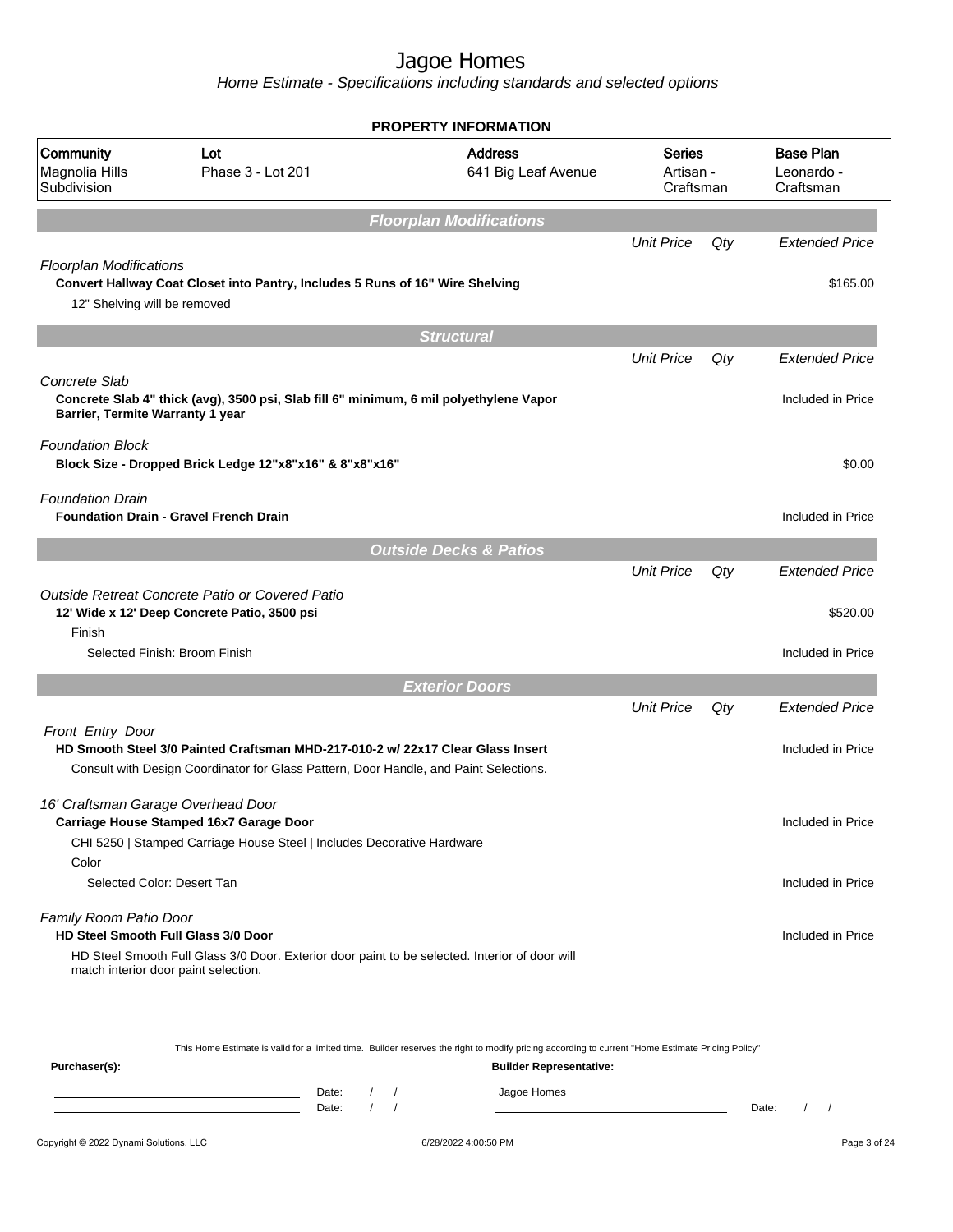Home Estimate - Specifications including standards and selected options

| Lot<br>Phase 3 - Lot 201                                                                                               | <b>Address</b><br>641 Big Leaf Avenue |                                                                                                                                                                                                                                                                                                                                                                                                                                                                                                                                                                                                                                                                  |     | <b>Base Plan</b><br>Leonardo -<br>Craftsman |
|------------------------------------------------------------------------------------------------------------------------|---------------------------------------|------------------------------------------------------------------------------------------------------------------------------------------------------------------------------------------------------------------------------------------------------------------------------------------------------------------------------------------------------------------------------------------------------------------------------------------------------------------------------------------------------------------------------------------------------------------------------------------------------------------------------------------------------------------|-----|---------------------------------------------|
|                                                                                                                        | <b>Exterior Doors</b>                 |                                                                                                                                                                                                                                                                                                                                                                                                                                                                                                                                                                                                                                                                  |     |                                             |
|                                                                                                                        |                                       | <b>Unit Price</b>                                                                                                                                                                                                                                                                                                                                                                                                                                                                                                                                                                                                                                                | Qty | <b>Extended Price</b>                       |
| Garage-to-Home Door<br>Solid Core Smooth 5 Panel Equal 2/8 Door                                                        |                                       |                                                                                                                                                                                                                                                                                                                                                                                                                                                                                                                                                                                                                                                                  |     | \$0.00                                      |
| Garage Door Opener<br>Garage Door Opener(s) with 2 Transmitters                                                        |                                       |                                                                                                                                                                                                                                                                                                                                                                                                                                                                                                                                                                                                                                                                  |     | Included in Price                           |
|                                                                                                                        |                                       |                                                                                                                                                                                                                                                                                                                                                                                                                                                                                                                                                                                                                                                                  |     |                                             |
|                                                                                                                        |                                       | <b>Unit Price</b>                                                                                                                                                                                                                                                                                                                                                                                                                                                                                                                                                                                                                                                | Qty | <b>Extended Price</b>                       |
| <b>Entire Home Windows</b><br>Vinyl Low E Single Hung Window w/ GBG & Half Screen<br>confirm with New Home Consultant. |                                       |                                                                                                                                                                                                                                                                                                                                                                                                                                                                                                                                                                                                                                                                  |     | Included in Price                           |
| Selected Window Color: White Exterior/White Interior                                                                   |                                       |                                                                                                                                                                                                                                                                                                                                                                                                                                                                                                                                                                                                                                                                  |     | Included in Price                           |
| Entire Home Extended Jambs and Casing                                                                                  |                                       |                                                                                                                                                                                                                                                                                                                                                                                                                                                                                                                                                                                                                                                                  |     | Included in Price                           |
| <b>Extended Jambs and Casing for Additional Windows</b>                                                                |                                       |                                                                                                                                                                                                                                                                                                                                                                                                                                                                                                                                                                                                                                                                  |     | Included in Price                           |
|                                                                                                                        |                                       |                                                                                                                                                                                                                                                                                                                                                                                                                                                                                                                                                                                                                                                                  |     |                                             |
|                                                                                                                        |                                       | <b>Unit Price</b>                                                                                                                                                                                                                                                                                                                                                                                                                                                                                                                                                                                                                                                | Qty | <b>Extended Price</b>                       |
| <b>Exterior Concrete Driveway</b><br>Driveway/Parking Double Garage: 16' 3" wide, 3500 psi                             |                                       |                                                                                                                                                                                                                                                                                                                                                                                                                                                                                                                                                                                                                                                                  |     | Included in Price                           |
| Selected Finish: Broom Finish                                                                                          |                                       |                                                                                                                                                                                                                                                                                                                                                                                                                                                                                                                                                                                                                                                                  |     | Included in Price                           |
| Exterior Concrete - Front Porch & Sidewalk<br>Exterior Concrete - Front Porch & Sidewalk, 3500 psi                     |                                       |                                                                                                                                                                                                                                                                                                                                                                                                                                                                                                                                                                                                                                                                  |     | Included in Price                           |
| Selected Finish: Broom Finish                                                                                          |                                       |                                                                                                                                                                                                                                                                                                                                                                                                                                                                                                                                                                                                                                                                  |     | Included in Price                           |
| <b>Exterior Concrete - City Sidewalk</b><br>Exterior Concrete - City Sidewalk, 3500 psi, Broom Finish                  |                                       |                                                                                                                                                                                                                                                                                                                                                                                                                                                                                                                                                                                                                                                                  |     | Included in Price                           |
|                                                                                                                        |                                       | <b>PROPERTY INFORMATION</b><br>Solid Core Smooth 5 Panel Equal 2/8 Door. Door will match interior door paint selection.<br><b>Natural Lighting &amp; Ventilation</b><br>Vinyl Low E Single Hung Window w/ GBG & Half Screen. Glass is Clear unless otherwise<br>noted. Grilles are between the glass. Grille patterns will differ based on Home Series. Please<br>Extended Jambs and Casing (No Window Stool) Package for Windows<br>Includes extended jambs and casing on all additional windows<br>Extended Jambs and Casing (No Window Stool) Package for Windows<br>Includes extended jambs and casing on all additional windows<br><b>Exterior Concrete</b> |     | Series<br>Artisan -<br>Craftsman            |

This Home Estimate is valid for a limited time. Builder reserves the right to modify pricing according to current "Home Estimate Pricing Policy"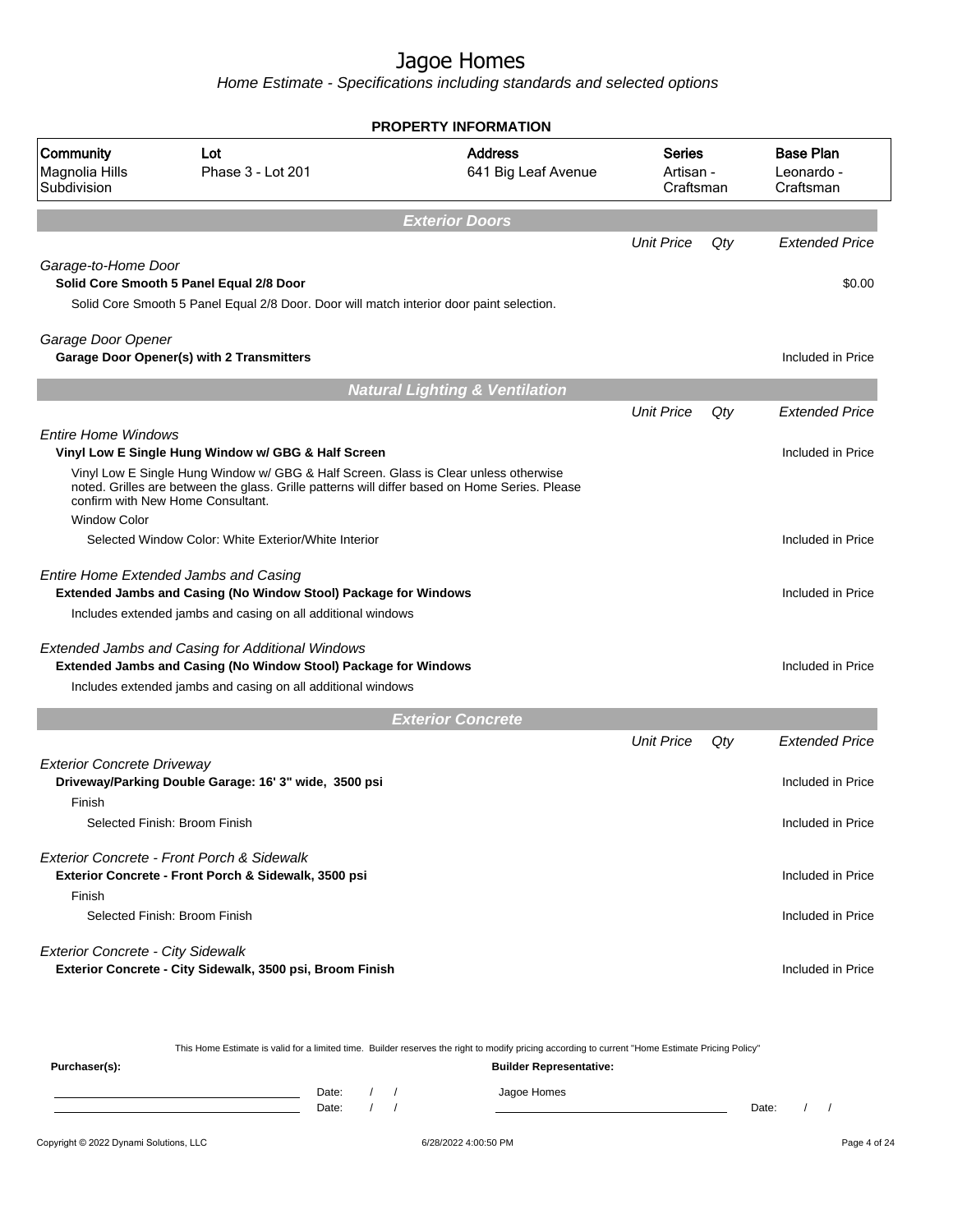Home Estimate - Specifications including standards and selected options

| PROPERTY INFORMATION                                                             |                                                                                                                                                       |                                       |                                  |     |                                             |  |  |
|----------------------------------------------------------------------------------|-------------------------------------------------------------------------------------------------------------------------------------------------------|---------------------------------------|----------------------------------|-----|---------------------------------------------|--|--|
| Community<br>Magnolia Hills<br>Subdivision                                       | Lot<br>Phase 3 - Lot 201                                                                                                                              | <b>Address</b><br>641 Big Leaf Avenue | Series<br>Artisan -<br>Craftsman |     | <b>Base Plan</b><br>Leonardo -<br>Craftsman |  |  |
|                                                                                  |                                                                                                                                                       | <b>Exterior Features</b>              |                                  |     |                                             |  |  |
|                                                                                  |                                                                                                                                                       |                                       | <b>Unit Price</b>                | Qty | <b>Extended Price</b>                       |  |  |
| <b>Exterior Siding</b><br>Color                                                  | Exterior Portfolio - Double 4" Vinyl Siding                                                                                                           |                                       |                                  |     | Included in Price                           |  |  |
| Selected Color: Clay                                                             |                                                                                                                                                       |                                       |                                  |     | Included in Price                           |  |  |
| Exterior Bracket/Corbel                                                          | Exterior Bracket(s), Corbel(s) Painted                                                                                                                |                                       |                                  |     | Included in Price                           |  |  |
| Color                                                                            | Selected Color: SW7568 Neutral Ground (Pearl Coordinate)                                                                                              |                                       |                                  |     | Included in Price                           |  |  |
| Garage Door Header, Stained<br>Garage Door Header, Stained<br><b>Stain Color</b> |                                                                                                                                                       |                                       |                                  |     | Included in Price                           |  |  |
|                                                                                  | Selected Stain Color: SW Woodscapes Acrylic SW3021 Spicewood                                                                                          |                                       |                                  |     | Included in Price                           |  |  |
| <b>Exterior Decorative Siding</b><br><b>Exterior Portfolio Perfection Shake</b>  | Perfection shingles have a more finished appearance than a hand-split shake. They are                                                                 |                                       |                                  |     | Included in Price                           |  |  |
| Color                                                                            | patterned from #1 Red Cedar and offer a cleaner and more uniform appearance.                                                                          |                                       |                                  |     |                                             |  |  |
|                                                                                  | Selected Color: Country Beige                                                                                                                         |                                       |                                  |     | Included in Price                           |  |  |
| <b>Exterior Special Trim Areas</b><br>color selected.                            | Aluminum Wrapped Trim: Window Trim, Beams, Rake/Fascia, etc. Color will match Soffit<br>See plan for details. Color will match Soffit Color Selected. |                                       |                                  |     | Included in Price                           |  |  |
|                                                                                  |                                                                                                                                                       |                                       |                                  |     |                                             |  |  |
| <b>Exterior Vinyl Corner Trim(s)</b><br><b>Vinyl Corner Trim(s)</b>              |                                                                                                                                                       |                                       |                                  |     | Included in Price                           |  |  |
| Color<br>Selected Color: Pearl                                                   |                                                                                                                                                       |                                       |                                  |     | Included in Price                           |  |  |
| Fascia<br><b>Fascia Aluminum</b>                                                 | Color will match Soffit Color Selected                                                                                                                |                                       |                                  |     | Included in Price                           |  |  |
| Soffit                                                                           |                                                                                                                                                       |                                       |                                  |     |                                             |  |  |
| Soffit - Continuous Perforated Vinyl                                             |                                                                                                                                                       |                                       |                                  |     | Included in Price                           |  |  |
| Color                                                                            |                                                                                                                                                       |                                       |                                  |     |                                             |  |  |
| Selected Color: Pearl                                                            |                                                                                                                                                       |                                       |                                  |     | Included in Price                           |  |  |
|                                                                                  |                                                                                                                                                       |                                       |                                  |     |                                             |  |  |

This Home Estimate is valid for a limited time. Builder reserves the right to modify pricing according to current "Home Estimate Pricing Policy"

**Purchaser(s): Builder Representative:** Date: / / Jagoe Homes<br>Date: / / Jagoe Homes Date: / / **Date: / / 2006** Date: / / / Date: / / / Date: / / / 2006 Date: / / / 2006 Date: / / / 2006 Date: / / / 2006 Date: / / / 2007 Date: / / / 2007 Date: / / / 2007 Date: / / / 2007 Date: / / / 2007 Date: / / / 2007 D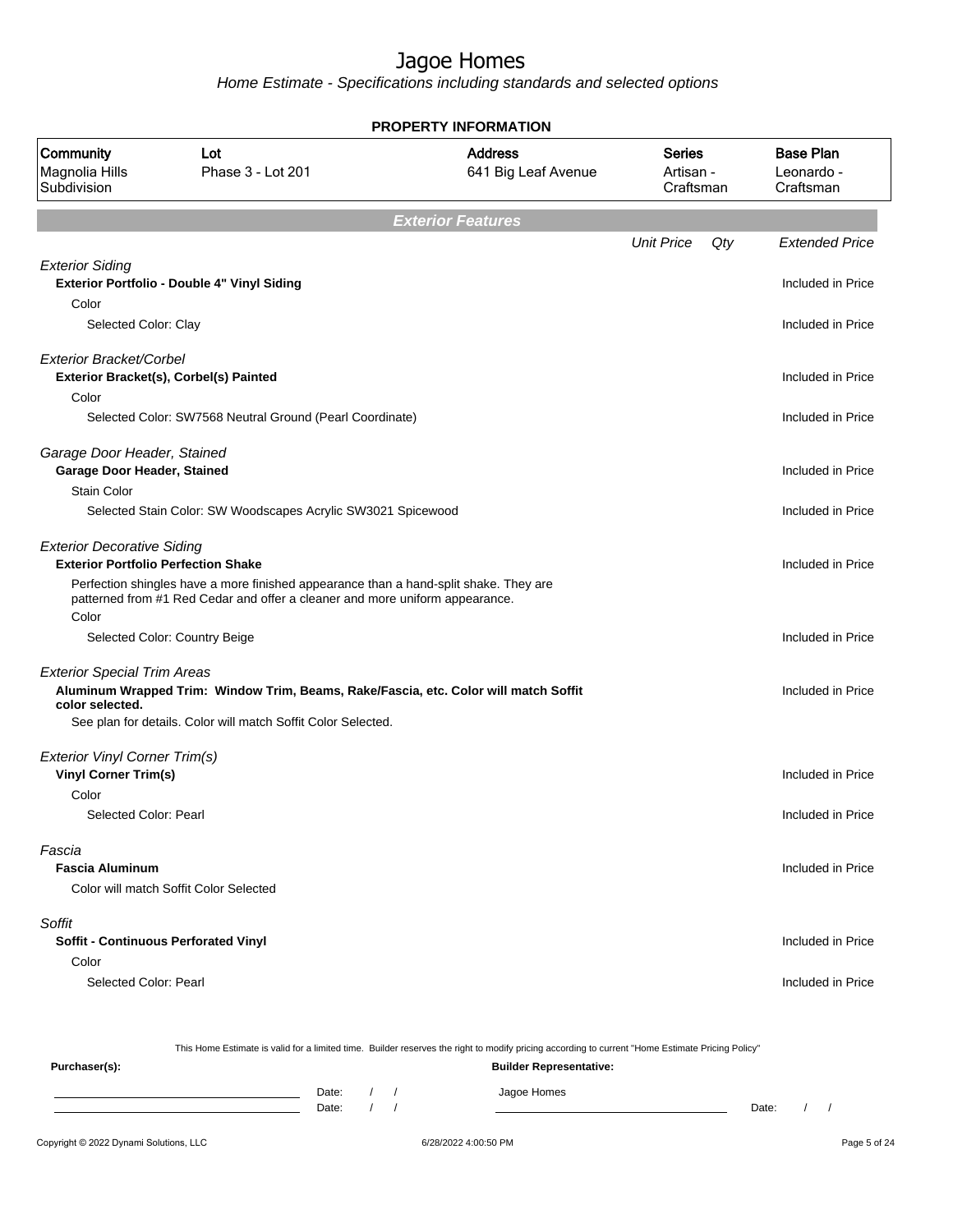Home Estimate - Specifications including standards and selected options

|                                                            |                                                              | <b>PROPERTY INFORMATION</b>                                                                                                                      |                                         |     |                                             |
|------------------------------------------------------------|--------------------------------------------------------------|--------------------------------------------------------------------------------------------------------------------------------------------------|-----------------------------------------|-----|---------------------------------------------|
| Community<br>Magnolia Hills<br>Subdivision                 | Lot<br>Phase 3 - Lot 201                                     | <b>Address</b><br>641 Big Leaf Avenue                                                                                                            | <b>Series</b><br>Artisan -<br>Craftsman |     | <b>Base Plan</b><br>Leonardo -<br>Craftsman |
|                                                            |                                                              | <b>Exterior Features</b>                                                                                                                         |                                         |     |                                             |
|                                                            |                                                              |                                                                                                                                                  | <b>Unit Price</b>                       | Qty | <b>Extended Price</b>                       |
| Gutter<br>Gutters Aluminum 5" (.027 gauge)<br>Color        |                                                              |                                                                                                                                                  |                                         |     | Included in Price                           |
| Selected Color: Pearl                                      |                                                              |                                                                                                                                                  |                                         |     | Included in Price                           |
| Downspout                                                  | Downspouts Aluminum 3" x 2" (.027 gauge)                     |                                                                                                                                                  |                                         |     | Included in Price                           |
| Splash Block<br>Splash Blocks 24" precast concrete         |                                                              |                                                                                                                                                  |                                         |     | Included in Price                           |
| <b>Front Porch Post</b><br>Stain Color                     | Wood Porch Post & Bracket Size & Type per plan, Stained      |                                                                                                                                                  |                                         |     | Included in Price                           |
|                                                            | Selected Stain Color: SW Woodscapes Acrylic SW3021 Spicewood |                                                                                                                                                  |                                         |     | Included in Price                           |
| Flashing<br><b>Flashing see Plan Detail</b>                |                                                              |                                                                                                                                                  |                                         |     | Included in Price                           |
| <b>Exterior Mailbox</b>                                    | <b>Centralized Mailbox - Cluster Box Unit</b>                |                                                                                                                                                  |                                         |     | \$0.00                                      |
|                                                            |                                                              | <b>Roofing</b>                                                                                                                                   |                                         |     |                                             |
|                                                            |                                                              |                                                                                                                                                  | <b>Unit Price</b>                       | Qty | <b>Extended Price</b>                       |
| <b>Roof Felt</b>                                           | Synthetic Underlayment or Felt, Aluminum Drip Edge           |                                                                                                                                                  |                                         |     | Included in Price                           |
| <b>Roof Shingles</b><br>Roofing Color                      | 30 Year GAF Dimensional Roof Shingles                        |                                                                                                                                                  |                                         |     | Included in Price                           |
|                                                            | Selected Roofing Color: Barkwood                             |                                                                                                                                                  |                                         |     | Included in Price                           |
| Roof Valley Material<br>Ice and Water Shield or Equivalent |                                                              |                                                                                                                                                  |                                         |     | Included in Price                           |
|                                                            |                                                              | <b>Insulation</b>                                                                                                                                |                                         |     |                                             |
|                                                            |                                                              |                                                                                                                                                  | <b>Unit Price</b>                       | Qty | <b>Extended Price</b>                       |
| <b>Entire Home Foundation Insulation</b>                   | Foundation Perimeter 1"x24" Styrofoam R5.0                   |                                                                                                                                                  |                                         |     | Included in Price                           |
|                                                            |                                                              | This Home Estimate is valid for a limited time. Builder reserves the right to modify pricing according to current "Home Estimate Pricing Policy" |                                         |     |                                             |
| Purchaser(s):                                              |                                                              | <b>Builder Representative:</b>                                                                                                                   |                                         |     |                                             |

Date: / / Jagoe Homes<br>Date: / / Jagoe Homes Date: / / Date: / /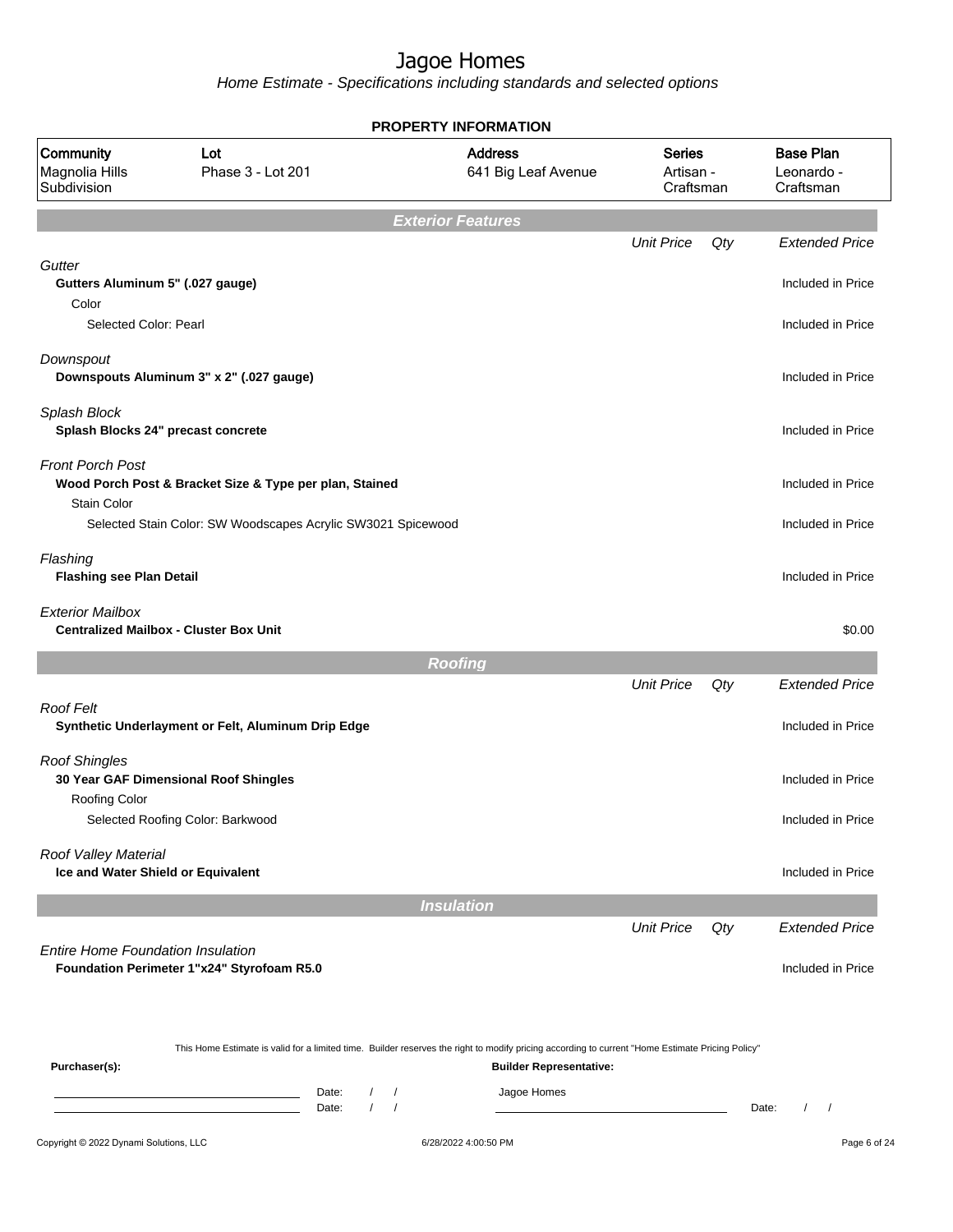Home Estimate - Specifications including standards and selected options

|                                                                             |                                                                                                                                  | PROPERTY INFORMATION                  |                                         |     |                                             |
|-----------------------------------------------------------------------------|----------------------------------------------------------------------------------------------------------------------------------|---------------------------------------|-----------------------------------------|-----|---------------------------------------------|
| Community<br>Magnolia Hills<br>Subdivision                                  | Lot<br>Phase 3 - Lot 201                                                                                                         | <b>Address</b><br>641 Big Leaf Avenue | <b>Series</b><br>Artisan -<br>Craftsman |     | <b>Base Plan</b><br>Leonardo -<br>Craftsman |
|                                                                             |                                                                                                                                  | <b>Insulation</b>                     |                                         |     |                                             |
|                                                                             |                                                                                                                                  |                                       | <b>Unit Price</b>                       | Qtv | <b>Extended Price</b>                       |
| Living Area Wall Insulation                                                 | Living Area Walls R15 Fiberglass Blown-In &/or Batt Wall System                                                                  |                                       |                                         |     | Included in Price                           |
| Living Area Ceiling Insulation                                              | Living Area Flat Ceiling R38 (Average) Blown-In Fiberglass                                                                       |                                       |                                         |     | Included in Price                           |
|                                                                             |                                                                                                                                  | <b>Drywall &amp; Paint Finishes</b>   |                                         |     |                                             |
|                                                                             |                                                                                                                                  |                                       | <b>Unit Price</b>                       | Qty | <b>Extended Price</b>                       |
| <b>Interior Home Wall Finish</b>                                            | 1/2" Drywall   Finished, Primed, & Painted Smooth                                                                                |                                       |                                         |     | Included in Price                           |
| <b>Interior Home Ceiling Finish</b><br><b>Drywall   Textured Throughout</b> |                                                                                                                                  |                                       |                                         |     | Included in Price                           |
|                                                                             | 1/2in Structural or 5/8in Drywall   Stomped Texture   White                                                                      |                                       |                                         |     |                                             |
| Garage Drywall and Finish Application                                       | Two Car Garage   Drywall, Prime, & Paint<br>Entire Home Paint Color used unless otherwise specified under Additional Paint Color |                                       |                                         |     | Included in Price                           |
| <b>Mechanical Storage</b><br><b>Unfinished Drywall</b>                      |                                                                                                                                  |                                       |                                         |     | Included in Price                           |
|                                                                             |                                                                                                                                  |                                       |                                         |     |                                             |
| <b>Interior Wall Surfaces Paint</b><br>Color                                | <b>Sherwin Williams Duration Latex   Flat</b>                                                                                    |                                       |                                         |     | Included in Price                           |
|                                                                             | Selected Color: SW7043 Worldly Gray                                                                                              |                                       |                                         |     | Included in Price                           |
| Sheen                                                                       |                                                                                                                                  |                                       |                                         |     |                                             |
| Selected Sheen: Matte                                                       |                                                                                                                                  |                                       |                                         |     | \$775.00                                    |
| <b>Interior Trim &amp; Door Paint</b>                                       | Trim & Door   Sherwin Williams ProClassic Waterborne Acrylic   Semi-Gloss                                                        |                                       |                                         |     | Included in Price                           |
| Color                                                                       |                                                                                                                                  |                                       |                                         |     |                                             |
|                                                                             | Selected Color: SW7006 Extra White                                                                                               |                                       |                                         |     | Included in Price                           |
|                                                                             |                                                                                                                                  |                                       |                                         |     |                                             |

This Home Estimate is valid for a limited time. Builder reserves the right to modify pricing according to current "Home Estimate Pricing Policy"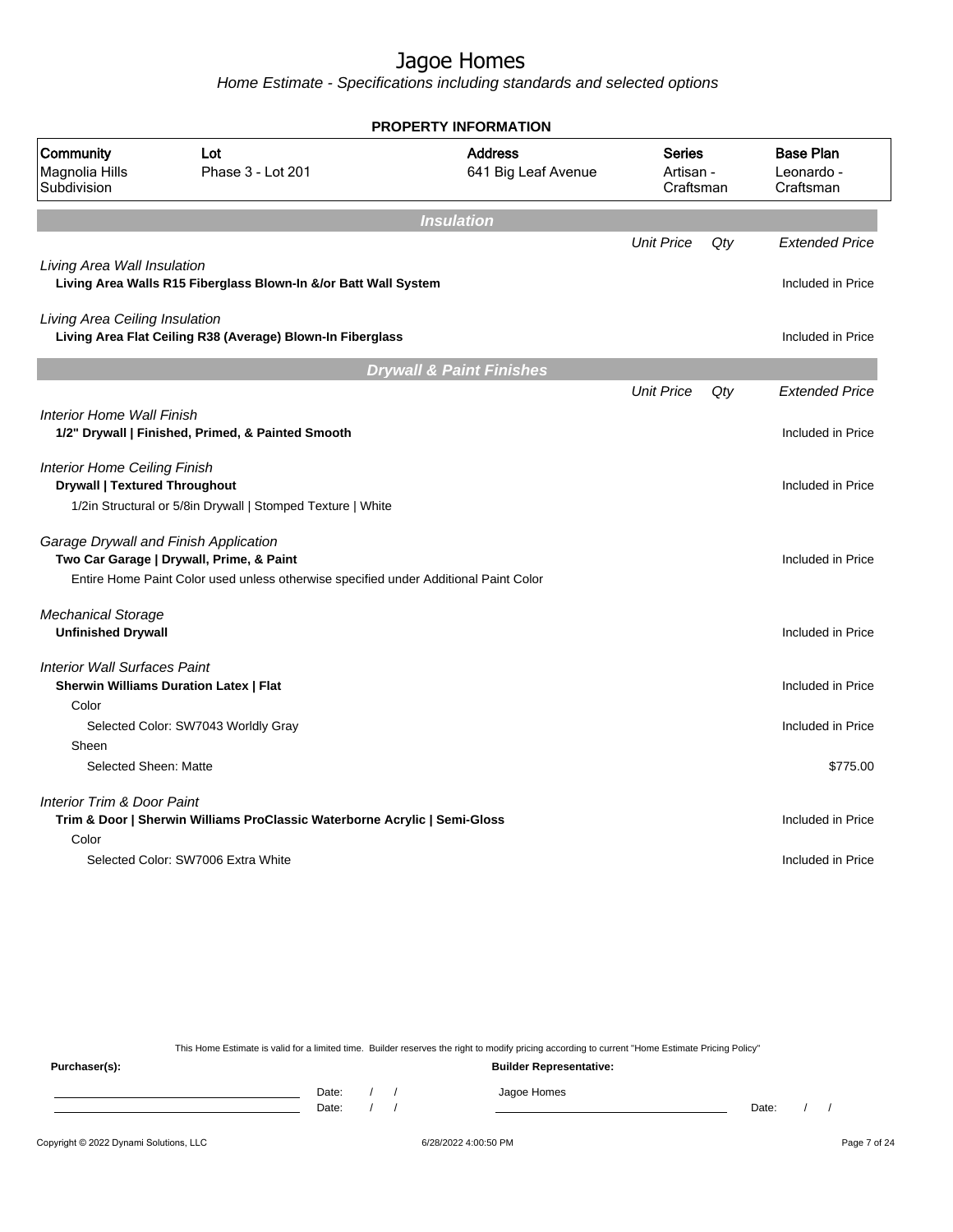Home Estimate - Specifications including standards and selected options

|                                                                                                  |                                                                                                                                                                                                                                              | <b>PROPERTY INFORMATION</b>                                                                                                                      |                                  |     |                                             |  |  |  |  |
|--------------------------------------------------------------------------------------------------|----------------------------------------------------------------------------------------------------------------------------------------------------------------------------------------------------------------------------------------------|--------------------------------------------------------------------------------------------------------------------------------------------------|----------------------------------|-----|---------------------------------------------|--|--|--|--|
| Community<br>Magnolia Hills<br>Subdivision                                                       | Lot<br>Phase 3 - Lot 201                                                                                                                                                                                                                     | <b>Address</b><br>641 Big Leaf Avenue                                                                                                            | Series<br>Artisan -<br>Craftsman |     | <b>Base Plan</b><br>Leonardo -<br>Craftsman |  |  |  |  |
|                                                                                                  | <b>Drywall &amp; Paint Finishes</b>                                                                                                                                                                                                          |                                                                                                                                                  |                                  |     |                                             |  |  |  |  |
|                                                                                                  |                                                                                                                                                                                                                                              |                                                                                                                                                  | <b>Unit Price</b>                | Qty | <b>Extended Price</b>                       |  |  |  |  |
| <b>Exterior Door Paint</b><br><b>Exterior Door Color   Latex</b><br>painted Interior Trim Color. | Paint color for all HINGED Exterior Doors, Including Front Door, Interior of door will be                                                                                                                                                    |                                                                                                                                                  |                                  |     | Included in Price                           |  |  |  |  |
| Color                                                                                            | Color Requests outside of Available Personal Options will be subject to approval.<br>Selected Color: SW7568 Neutral Ground                                                                                                                   |                                                                                                                                                  |                                  |     | Included in Price                           |  |  |  |  |
|                                                                                                  |                                                                                                                                                                                                                                              |                                                                                                                                                  |                                  |     |                                             |  |  |  |  |
|                                                                                                  |                                                                                                                                                                                                                                              | <b>Interior Trim/Doors</b>                                                                                                                       | <b>Unit Price</b>                | Qty | Extended Price                              |  |  |  |  |
| <b>Entire Home Interior Doors</b><br>Smooth Finish<br><b>Primed for Paint</b>                    | Interior Door Units, Hollow Core, 6/8 Tall, 5 Panel Equal, Smooth                                                                                                                                                                            |                                                                                                                                                  |                                  |     | \$0.00                                      |  |  |  |  |
| Baseboard 4 1/4"                                                                                 | Entire Home Craftsman Style Trim Package<br>Craftsman Interior Flat Door Casing 3 1/2", Interior Flat Window Trim 3 1/2", Interior Flat<br>Door & Window Casing: 3 1/2" 1015M   Base: 4 1/4"<br>Base installed in Finished Living Areas Only |                                                                                                                                                  |                                  |     | \$525.00                                    |  |  |  |  |
|                                                                                                  |                                                                                                                                                                                                                                              |                                                                                                                                                  |                                  |     |                                             |  |  |  |  |
|                                                                                                  |                                                                                                                                                                                                                                              | <b>Door Hardware</b>                                                                                                                             | <b>Unit Price</b>                | Qty | <b>Extended Price</b>                       |  |  |  |  |
| <b>Front Door Handleset</b><br>and Hinges of Front Door.                                         | Kwikset Amador Handleset Front Door Hardware<br>Includes (1) Exterior Handleset and (1) Interior Door Hardware, to match Exterior Door<br>Hardware Selection Style. Finish selection will be indicated below for Interior Door Hardware      |                                                                                                                                                  |                                  |     | \$150.00                                    |  |  |  |  |
| Front Door Handle Set Finish                                                                     | Selected Front Door Handle Set Finish: Satin Nickel                                                                                                                                                                                          |                                                                                                                                                  |                                  |     | Included in Price                           |  |  |  |  |
| Hinge & Interior Hardware Finish                                                                 |                                                                                                                                                                                                                                              |                                                                                                                                                  |                                  |     |                                             |  |  |  |  |
|                                                                                                  | Selected Hinge & Interior Hardware Finish: Match Exterior Handleset - Satin Nickel                                                                                                                                                           |                                                                                                                                                  |                                  |     | Included in Price                           |  |  |  |  |
| Home Exterior Door Hardware<br>Finish                                                            | Kwikset Ladera Lever Handle Exterior Door Hardware<br>Includes Front Door (if Front Door Handleset is not selected) Garage to Home Door and any<br>Hinged Patio or Service Door selected in the HE.                                          |                                                                                                                                                  | \$60.00                          | 2   | \$120.00                                    |  |  |  |  |
|                                                                                                  | Selected Finish: Satin Nickel                                                                                                                                                                                                                |                                                                                                                                                  |                                  |     | Included in Price                           |  |  |  |  |
|                                                                                                  |                                                                                                                                                                                                                                              | This Home Estimate is valid for a limited time. Builder reserves the right to modify pricing according to current "Home Estimate Pricing Policy" |                                  |     |                                             |  |  |  |  |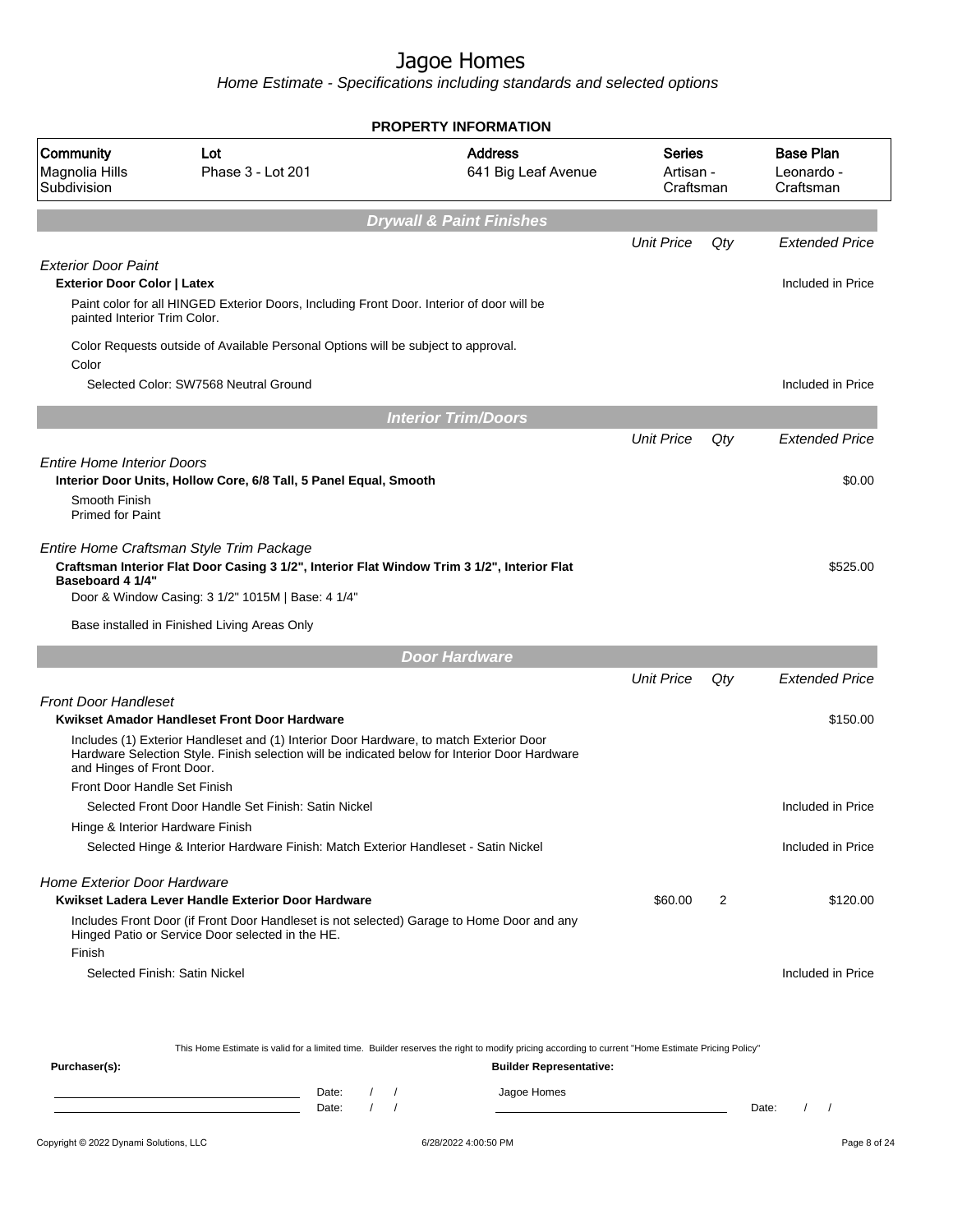|                                                                                 |                                                                                                                                                                                                                        |                                                | <b>PROPERTY INFORMATION</b>                   |                                         |     |                                             |
|---------------------------------------------------------------------------------|------------------------------------------------------------------------------------------------------------------------------------------------------------------------------------------------------------------------|------------------------------------------------|-----------------------------------------------|-----------------------------------------|-----|---------------------------------------------|
| Community<br>Magnolia Hills<br>Subdivision                                      | Lot<br>Phase 3 - Lot 201                                                                                                                                                                                               |                                                | <b>Address</b><br>641 Big Leaf Avenue         | <b>Series</b><br>Artisan -<br>Craftsman |     | <b>Base Plan</b><br>Leonardo -<br>Craftsman |
|                                                                                 |                                                                                                                                                                                                                        |                                                | <b>Door Hardware</b>                          |                                         |     |                                             |
|                                                                                 |                                                                                                                                                                                                                        |                                                |                                               | <b>Unit Price</b>                       | Qty | <b>Extended Price</b>                       |
| <b>Entire Home Interior Door Locks</b><br>Includes all Interior Doors<br>Finish | Kwikset Ladera Lever Handle Interior Door Knob Package                                                                                                                                                                 |                                                |                                               |                                         |     | \$220.00                                    |
| Selected Finish: Satin Nickel                                                   |                                                                                                                                                                                                                        |                                                |                                               |                                         |     | Included in Price                           |
| Door Stops<br>Hardware-Spring & Hinge Door Stops                                |                                                                                                                                                                                                                        |                                                |                                               |                                         |     | Included in Price                           |
|                                                                                 |                                                                                                                                                                                                                        |                                                | <b>Cabinets</b>                               |                                         |     |                                             |
|                                                                                 |                                                                                                                                                                                                                        |                                                |                                               | <b>Unit Price</b>                       | Qty | <b>Extended Price</b>                       |
| Kitchen Cabinet Design Options                                                  | 42" Straight Lay Wall Cabinets w/ Crown Molding                                                                                                                                                                        |                                                |                                               |                                         |     | \$410.00                                    |
| <b>Kitchen Cabinets</b><br><b>Sinclair Birch</b><br>Finish                      |                                                                                                                                                                                                                        |                                                |                                               |                                         |     | Included in Price                           |
| Selected Finish: Flagstone                                                      |                                                                                                                                                                                                                        |                                                |                                               |                                         |     | Included in Price                           |
| <b>Owners Bath Cabinets</b><br><b>Sinclair Birch</b>                            |                                                                                                                                                                                                                        |                                                |                                               |                                         |     | Included in Price                           |
| Finish<br>Selected Finish: Flagstone                                            |                                                                                                                                                                                                                        |                                                |                                               |                                         |     | Included in Price                           |
| Vanity Height                                                                   | Selected Vanity Height: Raised - 35"                                                                                                                                                                                   |                                                |                                               |                                         |     | \$70.00                                     |
| <b>Bath 2 Cabinets</b><br><b>Sinclair Birch</b>                                 |                                                                                                                                                                                                                        |                                                |                                               |                                         |     | Included in Price                           |
| Finish<br>Selected Finish: Flagstone                                            |                                                                                                                                                                                                                        |                                                |                                               |                                         |     | Included in Price                           |
| Vanity Height                                                                   | Selected Vanity Height: Raised - 35"                                                                                                                                                                                   |                                                |                                               |                                         |     | \$70.00                                     |
|                                                                                 |                                                                                                                                                                                                                        |                                                | <b>Cabinet Hardware</b>                       |                                         |     |                                             |
|                                                                                 |                                                                                                                                                                                                                        |                                                |                                               | <b>Unit Price</b>                       | Qty | <b>Extended Price</b>                       |
| <b>Kitchen Cabinet Hardware</b><br><b>Rosalynn Collection</b>                   |                                                                                                                                                                                                                        |                                                |                                               |                                         |     | \$0.00                                      |
| <b>Cabinet Door Hardware</b>                                                    | Selected Cabinet Door Hardware: 192mm                                                                                                                                                                                  |                                                |                                               |                                         |     | Included in Price                           |
| Purchaser(s):                                                                   | This Home Estimate is valid for a limited time. Builder reserves the right to modify pricing according to current "Home Estimate Pricing Policy"<br>Date:<br>the control of the control of the control of the<br>Date: | $\sqrt{2}$<br>$\prime$<br>$\prime$<br>$\prime$ | <b>Builder Representative:</b><br>Jagoe Homes |                                         |     | Date:<br>$\prime$<br>$\sqrt{2}$             |
|                                                                                 |                                                                                                                                                                                                                        |                                                |                                               |                                         |     |                                             |
| Copyright © 2022 Dynami Solutions, LLC                                          |                                                                                                                                                                                                                        |                                                | 6/28/2022 4:00:50 PM                          |                                         |     | Page 9 of 24                                |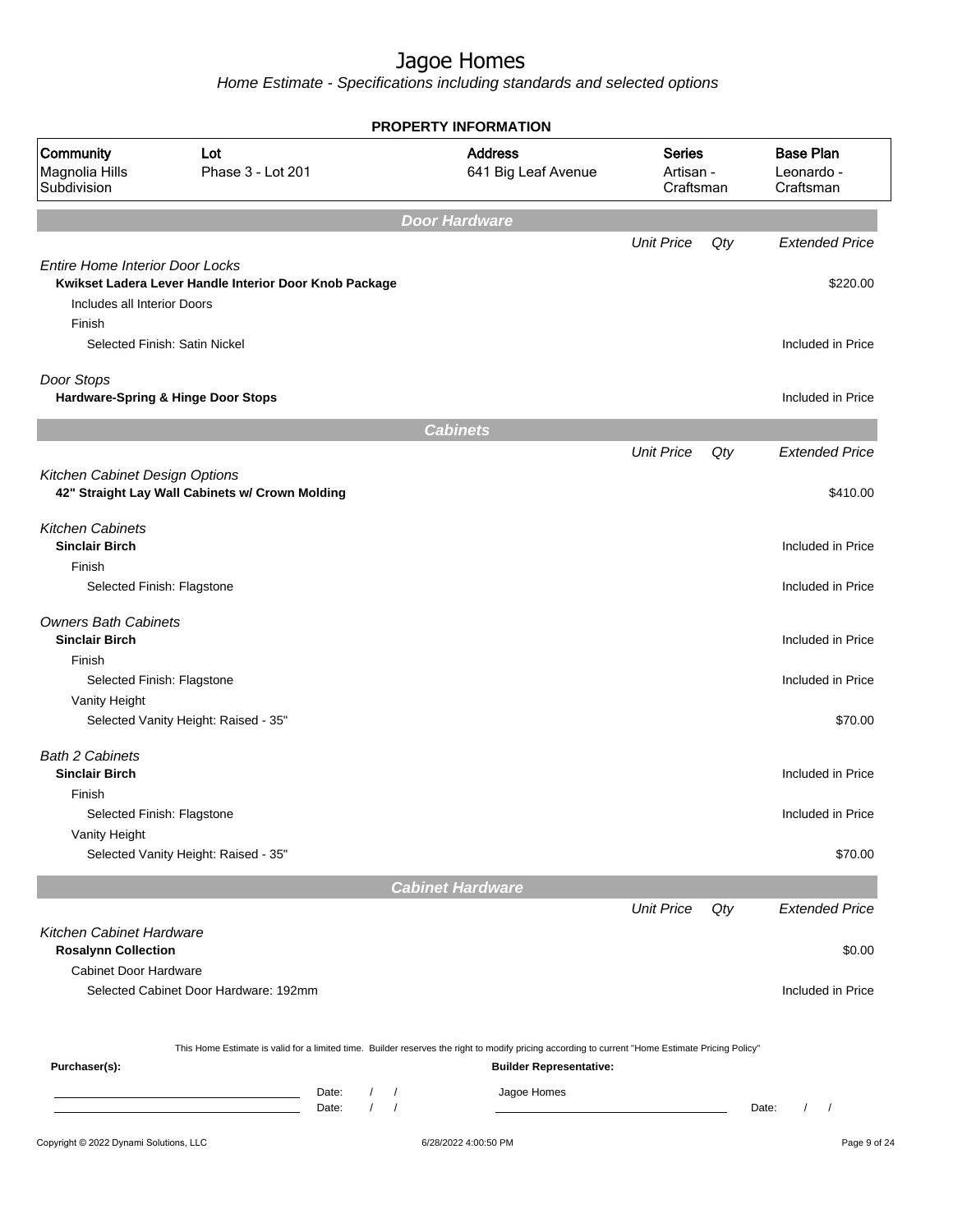Home Estimate - Specifications including standards and selected options

|                                                                    |                                                                                                                                                        | <b>PROPERTY INFORMATION</b>           |                                         |     |                                             |
|--------------------------------------------------------------------|--------------------------------------------------------------------------------------------------------------------------------------------------------|---------------------------------------|-----------------------------------------|-----|---------------------------------------------|
| Community<br>Magnolia Hills<br>Subdivision                         | Lot<br>Phase 3 - Lot 201                                                                                                                               | <b>Address</b><br>641 Big Leaf Avenue | <b>Series</b><br>Artisan -<br>Craftsman |     | <b>Base Plan</b><br>Leonardo -<br>Craftsman |
|                                                                    |                                                                                                                                                        | <b>Cabinet Hardware</b>               |                                         |     |                                             |
|                                                                    |                                                                                                                                                        |                                       | <b>Unit Price</b>                       | Qty | <b>Extended Price</b>                       |
| Kitchen Cabinet Hardware                                           |                                                                                                                                                        |                                       |                                         |     |                                             |
| <b>Cabinet Drawer Hardware</b>                                     |                                                                                                                                                        |                                       |                                         |     |                                             |
|                                                                    | Selected Cabinet Drawer Hardware: 128mm                                                                                                                |                                       |                                         |     | Included in Price                           |
| Finish                                                             |                                                                                                                                                        |                                       |                                         |     |                                             |
|                                                                    | Selected Finish: Polished Chrome                                                                                                                       |                                       |                                         |     | Included in Price                           |
| <b>Owner's Bath Cabinet Hardware</b><br><b>Rosalynn Collection</b> |                                                                                                                                                        |                                       |                                         |     | \$0.00                                      |
| Cabinet Door Hardware                                              |                                                                                                                                                        |                                       |                                         |     |                                             |
|                                                                    | Selected Cabinet Door Hardware: 192mm                                                                                                                  |                                       |                                         |     | Included in Price                           |
| <b>Cabinet Drawer Hardware</b>                                     |                                                                                                                                                        |                                       |                                         |     |                                             |
|                                                                    | Selected Cabinet Drawer Hardware: 128mm                                                                                                                |                                       |                                         |     | Included in Price                           |
| Finish                                                             |                                                                                                                                                        |                                       |                                         |     |                                             |
|                                                                    | Selected Finish: Polished Chrome                                                                                                                       |                                       |                                         |     | Included in Price                           |
| <b>Bath 2 Cabinet Hardware</b>                                     |                                                                                                                                                        |                                       |                                         |     |                                             |
| <b>Rosalynn Collection</b>                                         |                                                                                                                                                        |                                       |                                         |     | \$0.00                                      |
| Cabinet Door Hardware                                              |                                                                                                                                                        |                                       |                                         |     |                                             |
|                                                                    | Selected Cabinet Door Hardware: 192mm                                                                                                                  |                                       |                                         |     | Included in Price                           |
| Finish                                                             |                                                                                                                                                        |                                       |                                         |     |                                             |
|                                                                    | Selected Finish: Polished Chrome                                                                                                                       |                                       |                                         |     | Included in Price                           |
|                                                                    |                                                                                                                                                        | <b>Countertops</b>                    |                                         |     |                                             |
|                                                                    |                                                                                                                                                        |                                       | <b>Unit Price</b>                       | Qty | <b>Extended Price</b>                       |
| Kitchen Countertops                                                |                                                                                                                                                        |                                       |                                         |     |                                             |
| Granite   3cm Class I                                              |                                                                                                                                                        |                                       |                                         |     | \$2,840.00                                  |
|                                                                    | Includes Stainless Steel Undermount Double Bowl Sink and 4 in Granite splash. Included<br>splash will be removed if decorative backsplash is selected. |                                       |                                         |     |                                             |
|                                                                    | Granite is not seamless and seams will be visible and can be felt.<br>Colors could vary from samples due to the nature of natural stone.               |                                       |                                         |     |                                             |
| Color                                                              |                                                                                                                                                        |                                       |                                         |     |                                             |
|                                                                    | Selected Color: Valle Nevado                                                                                                                           |                                       |                                         |     | Included in Price                           |
| Edge Profile                                                       |                                                                                                                                                        |                                       |                                         |     |                                             |
|                                                                    | Selected Edge Profile: Pencil Edge Top & Bottom                                                                                                        |                                       |                                         |     | Included in Price                           |

This Home Estimate is valid for a limited time. Builder reserves the right to modify pricing according to current "Home Estimate Pricing Policy"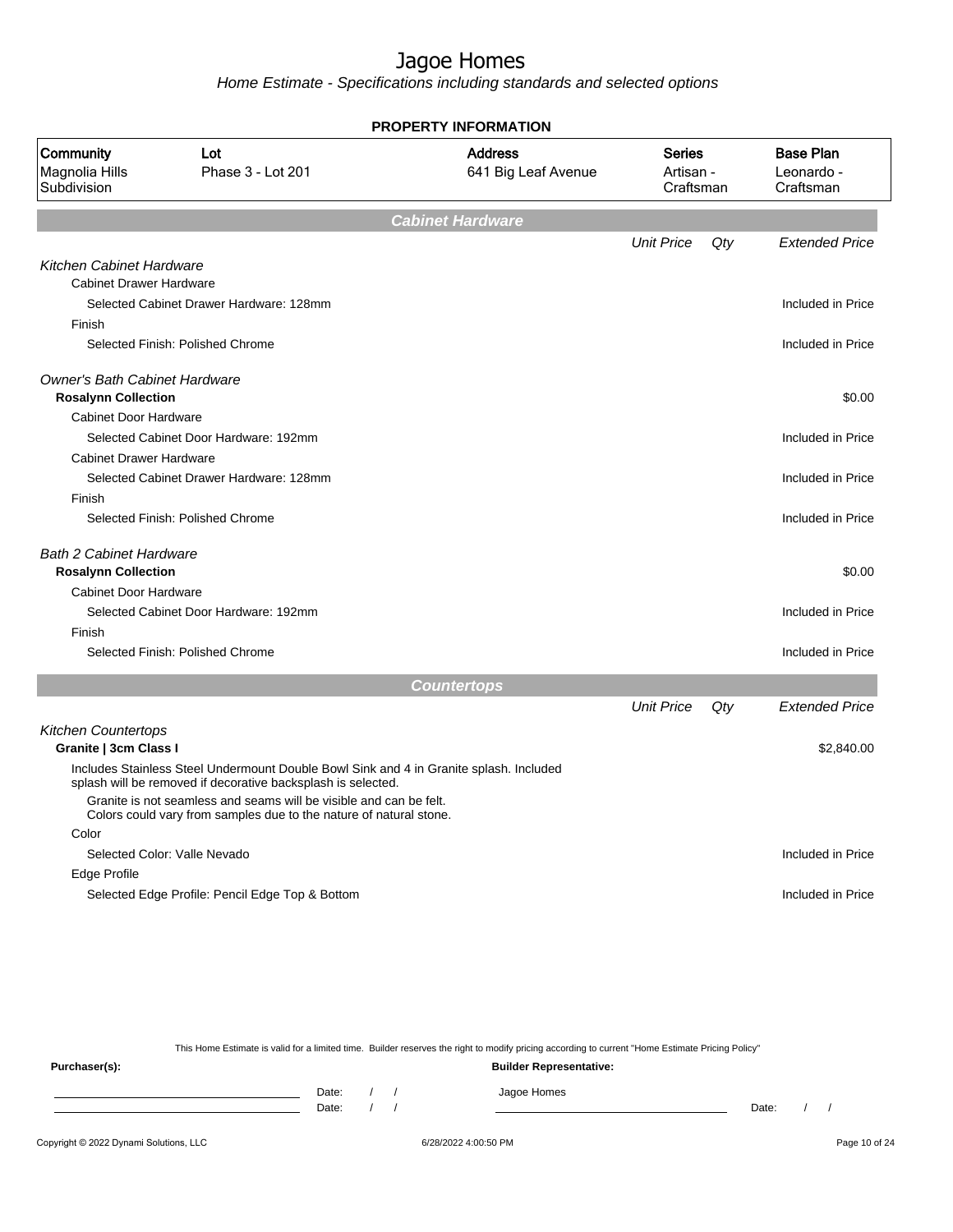|                                                              |                                                                                                                                                                                                                                                                                                                                                                                                                                                                                                                                                                               | <b>PROPERTY INFORMATION</b>                                                                                                                                                        |                                         |                                             |
|--------------------------------------------------------------|-------------------------------------------------------------------------------------------------------------------------------------------------------------------------------------------------------------------------------------------------------------------------------------------------------------------------------------------------------------------------------------------------------------------------------------------------------------------------------------------------------------------------------------------------------------------------------|------------------------------------------------------------------------------------------------------------------------------------------------------------------------------------|-----------------------------------------|---------------------------------------------|
| Community<br>Magnolia Hills<br>Subdivision                   | Lot<br>Phase 3 - Lot 201                                                                                                                                                                                                                                                                                                                                                                                                                                                                                                                                                      | <b>Address</b><br>641 Big Leaf Avenue                                                                                                                                              | <b>Series</b><br>Artisan -<br>Craftsman | <b>Base Plan</b><br>Leonardo -<br>Craftsman |
|                                                              |                                                                                                                                                                                                                                                                                                                                                                                                                                                                                                                                                                               | <b>Countertops</b>                                                                                                                                                                 |                                         |                                             |
|                                                              |                                                                                                                                                                                                                                                                                                                                                                                                                                                                                                                                                                               |                                                                                                                                                                                    | <b>Unit Price</b>                       | Qty<br><b>Extended Price</b>                |
| Kitchen Backsplash - Tile<br><b>Mythology</b>                |                                                                                                                                                                                                                                                                                                                                                                                                                                                                                                                                                                               |                                                                                                                                                                                    |                                         | \$930.00                                    |
| the Mediterranean islands.                                   | Experience Mediterranean essence with the Mythology™ collection - featuring<br>styles and characteristics sure to stir your soul. As dramatic as it is chic in the detailing; rich<br>natural earth tones and textures with handmade look punches<br>are the foundation of Mythology™. With curvaceous 6-inch arabesque shapes & Picket<br>Mosaic options, embody the warmth and serenity of                                                                                                                                                                                  |                                                                                                                                                                                    |                                         |                                             |
| Ceramic                                                      | Selected Ceramic: Mythology Arabesque Santorini MY90                                                                                                                                                                                                                                                                                                                                                                                                                                                                                                                          |                                                                                                                                                                                    |                                         | Included in Price                           |
| <b>Grout Color</b>                                           |                                                                                                                                                                                                                                                                                                                                                                                                                                                                                                                                                                               |                                                                                                                                                                                    |                                         |                                             |
|                                                              | Selected Grout Color: 93 Warm Gray                                                                                                                                                                                                                                                                                                                                                                                                                                                                                                                                            |                                                                                                                                                                                    |                                         | Included in Price                           |
| Trim                                                         | Selected Trim: Polished Chrome                                                                                                                                                                                                                                                                                                                                                                                                                                                                                                                                                |                                                                                                                                                                                    |                                         | Included in Price                           |
|                                                              |                                                                                                                                                                                                                                                                                                                                                                                                                                                                                                                                                                               |                                                                                                                                                                                    |                                         |                                             |
| <b>Owner's Bath Vanity Top</b>                               | <b>Cultured Marble   Double Rectangle Bowl</b>                                                                                                                                                                                                                                                                                                                                                                                                                                                                                                                                |                                                                                                                                                                                    |                                         | \$390.00                                    |
| abrasive products.<br>mildew and chips.                      | Cultured Marble is Beautiful – Veining and patterns can be incorporated during the casting<br>process, creating character, depth and interest that mimics its natural counterpart.<br>Low Maintenance – Cultured marble never needs to be sealed and is easy to clean with non-<br>Durable - Cultured marble is non-porous, making it extremely tough and resistant to stains,<br>Economical - In general, cultured marble is less expensive to fabricate and install than slab<br>marble, but will increase the overall value of a home just as natural stone products will. |                                                                                                                                                                                    |                                         |                                             |
| Color                                                        | Selected Color: Carerra Frost                                                                                                                                                                                                                                                                                                                                                                                                                                                                                                                                                 |                                                                                                                                                                                    |                                         | Included in Price                           |
| Finish                                                       |                                                                                                                                                                                                                                                                                                                                                                                                                                                                                                                                                                               |                                                                                                                                                                                    |                                         |                                             |
| Selected Finish: Matte                                       |                                                                                                                                                                                                                                                                                                                                                                                                                                                                                                                                                                               |                                                                                                                                                                                    |                                         | Included in Price                           |
| Bath 2 Vanity Top<br><b>Cultured Marble   Rectangle Bowl</b> |                                                                                                                                                                                                                                                                                                                                                                                                                                                                                                                                                                               |                                                                                                                                                                                    |                                         | \$80.00                                     |
| Color                                                        |                                                                                                                                                                                                                                                                                                                                                                                                                                                                                                                                                                               |                                                                                                                                                                                    |                                         |                                             |
|                                                              | Selected Color: Carerra Frost                                                                                                                                                                                                                                                                                                                                                                                                                                                                                                                                                 |                                                                                                                                                                                    |                                         | Included in Price                           |
| Finish<br>Selected Finish: Matte                             |                                                                                                                                                                                                                                                                                                                                                                                                                                                                                                                                                                               |                                                                                                                                                                                    |                                         | Included in Price                           |
|                                                              |                                                                                                                                                                                                                                                                                                                                                                                                                                                                                                                                                                               |                                                                                                                                                                                    |                                         |                                             |
|                                                              |                                                                                                                                                                                                                                                                                                                                                                                                                                                                                                                                                                               | <b>Mirrors</b>                                                                                                                                                                     |                                         |                                             |
|                                                              |                                                                                                                                                                                                                                                                                                                                                                                                                                                                                                                                                                               |                                                                                                                                                                                    | <b>Unit Price</b>                       | Qty<br>Extended Price                       |
| <b>Owner's Bath Mirrors</b>                                  | Beveled Edged Mirrors, (Qty 2), 24" X 36"                                                                                                                                                                                                                                                                                                                                                                                                                                                                                                                                     |                                                                                                                                                                                    |                                         | \$80.00                                     |
| Purchaser(s):                                                |                                                                                                                                                                                                                                                                                                                                                                                                                                                                                                                                                                               | This Home Estimate is valid for a limited time. Builder reserves the right to modify pricing according to current "Home Estimate Pricing Policy"<br><b>Builder Representative:</b> |                                         |                                             |
|                                                              | Date:                                                                                                                                                                                                                                                                                                                                                                                                                                                                                                                                                                         | Jagoe Homes                                                                                                                                                                        |                                         |                                             |
|                                                              | Date:                                                                                                                                                                                                                                                                                                                                                                                                                                                                                                                                                                         |                                                                                                                                                                                    |                                         | $\prime$<br>$\sqrt{ }$<br>Date:             |
| Copyright © 2022 Dynami Solutions, LLC                       |                                                                                                                                                                                                                                                                                                                                                                                                                                                                                                                                                                               | 6/28/2022 4:00:50 PM                                                                                                                                                               |                                         | Page 11 of 24                               |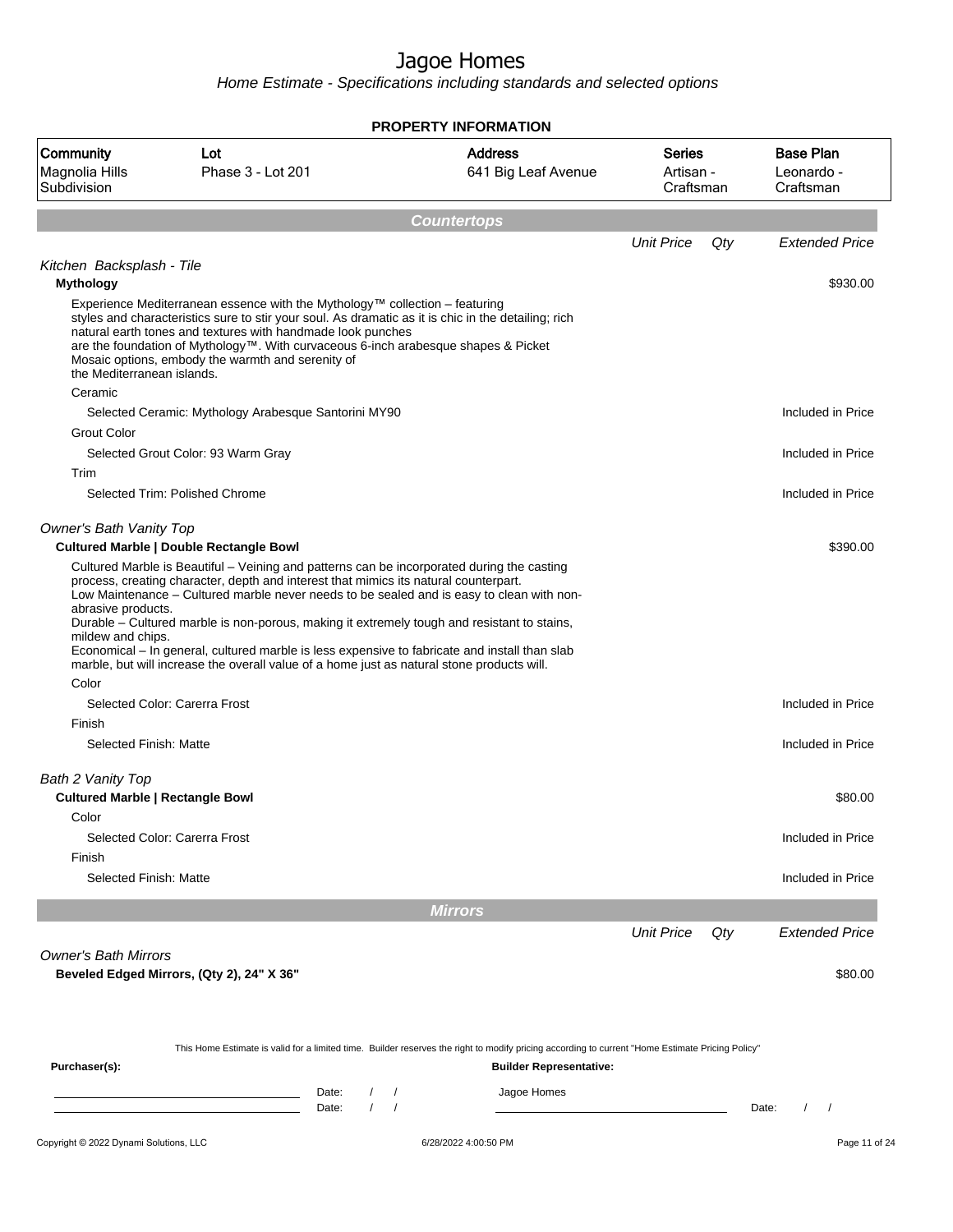Home Estimate - Specifications including standards and selected options

|                                                                           |                                                                                               | <b>PROPERTY INFORMATION</b>           |                                  |     |                                             |
|---------------------------------------------------------------------------|-----------------------------------------------------------------------------------------------|---------------------------------------|----------------------------------|-----|---------------------------------------------|
| <b>Community</b><br>Magnolia Hills<br>Subdivision                         | Lot<br>Phase 3 - Lot 201                                                                      | <b>Address</b><br>641 Big Leaf Avenue | Series<br>Artisan -<br>Craftsman |     | <b>Base Plan</b><br>Leonardo -<br>Craftsman |
|                                                                           |                                                                                               | <b>Mirrors</b>                        |                                  |     |                                             |
|                                                                           |                                                                                               |                                       | <b>Unit Price</b>                | Qty | Extended Price                              |
| <b>Bath 2 Mirror</b>                                                      |                                                                                               |                                       |                                  |     |                                             |
|                                                                           | Beveled Edge Mirror(s)   Per Base Plan                                                        |                                       |                                  |     | Included in Price                           |
|                                                                           |                                                                                               | <b>Appliances</b>                     |                                  |     |                                             |
|                                                                           |                                                                                               |                                       | <b>Unit Price</b>                | Qty | <b>Extended Price</b>                       |
| Kitchen Range                                                             | Range - Electric - Free Standing Smooth Top                                                   |                                       |                                  |     | Included in Price                           |
| Finish                                                                    | Selected Finish: Stainless Steel - JB645RKSS                                                  |                                       |                                  |     | \$115.00                                    |
|                                                                           |                                                                                               |                                       |                                  |     |                                             |
| Kitchen Microwave or Microwave Hood<br><b>Microwave - Stainless Steel</b> |                                                                                               |                                       |                                  |     | \$80.00                                     |
|                                                                           | GE® 1.6 CU. FT. OVER-THE-RANGE MICROWAVE OVEN                                                 |                                       |                                  |     |                                             |
|                                                                           | Technical Specification: APPROXIMATE DIMENSIONS (HxWxD)<br>16 1/8 H x 29 7/8 W x 15 9/16 D in |                                       |                                  |     |                                             |
| Finish                                                                    |                                                                                               |                                       |                                  |     |                                             |
|                                                                           | Selected Finish: Stainless Steel - JVM3160RFSS                                                |                                       |                                  |     | Included in Price                           |
| <b>Kitchen Dishwasher</b>                                                 | Dishwasher - Front Control - Stainless Steel                                                  |                                       |                                  |     | \$60.00                                     |
| <b>CYCLE &amp; DRY BOOST</b>                                              | GE® FRONT CONTROL WITH PLASTIC INTERIOR DISHWASHER WITH SANITIZE                              |                                       |                                  |     |                                             |
|                                                                           | Technical Specification: APPROXIMATE DIMENSIONS (HxWxD)<br>33 3/8 H x 23 3/4 W x 24 D in      |                                       |                                  |     |                                             |
| Finish                                                                    |                                                                                               |                                       |                                  |     |                                             |
|                                                                           | Selected Finish: GDF550PSRSS                                                                  |                                       |                                  |     | Included in Price                           |
| Refrigerator                                                              |                                                                                               |                                       |                                  |     |                                             |
|                                                                           | Refrigerator - Side by Side w/ Ice & Water on Door                                            |                                       |                                  |     | \$650.00                                    |
| Finish                                                                    |                                                                                               |                                       |                                  |     |                                             |
|                                                                           | Selected Finish: Stainless Steel - GSS25GYPFS                                                 |                                       |                                  |     | \$165.00                                    |
|                                                                           |                                                                                               | <b>Plumbing</b>                       |                                  |     |                                             |
|                                                                           |                                                                                               |                                       | <b>Unit Price</b>                | Qty | <b>Extended Price</b>                       |
| Owner's Bath Fixture Color Package<br><b>Bath Fixture Color</b>           |                                                                                               |                                       |                                  |     | Included in Price                           |
| Color                                                                     |                                                                                               |                                       |                                  |     |                                             |
| Selected Color: White                                                     |                                                                                               |                                       |                                  |     | Included in Price                           |
|                                                                           |                                                                                               |                                       |                                  |     |                                             |
|                                                                           |                                                                                               |                                       |                                  |     |                                             |
|                                                                           |                                                                                               |                                       |                                  |     |                                             |

This Home Estimate is valid for a limited time. Builder reserves the right to modify pricing according to current "Home Estimate Pricing Policy"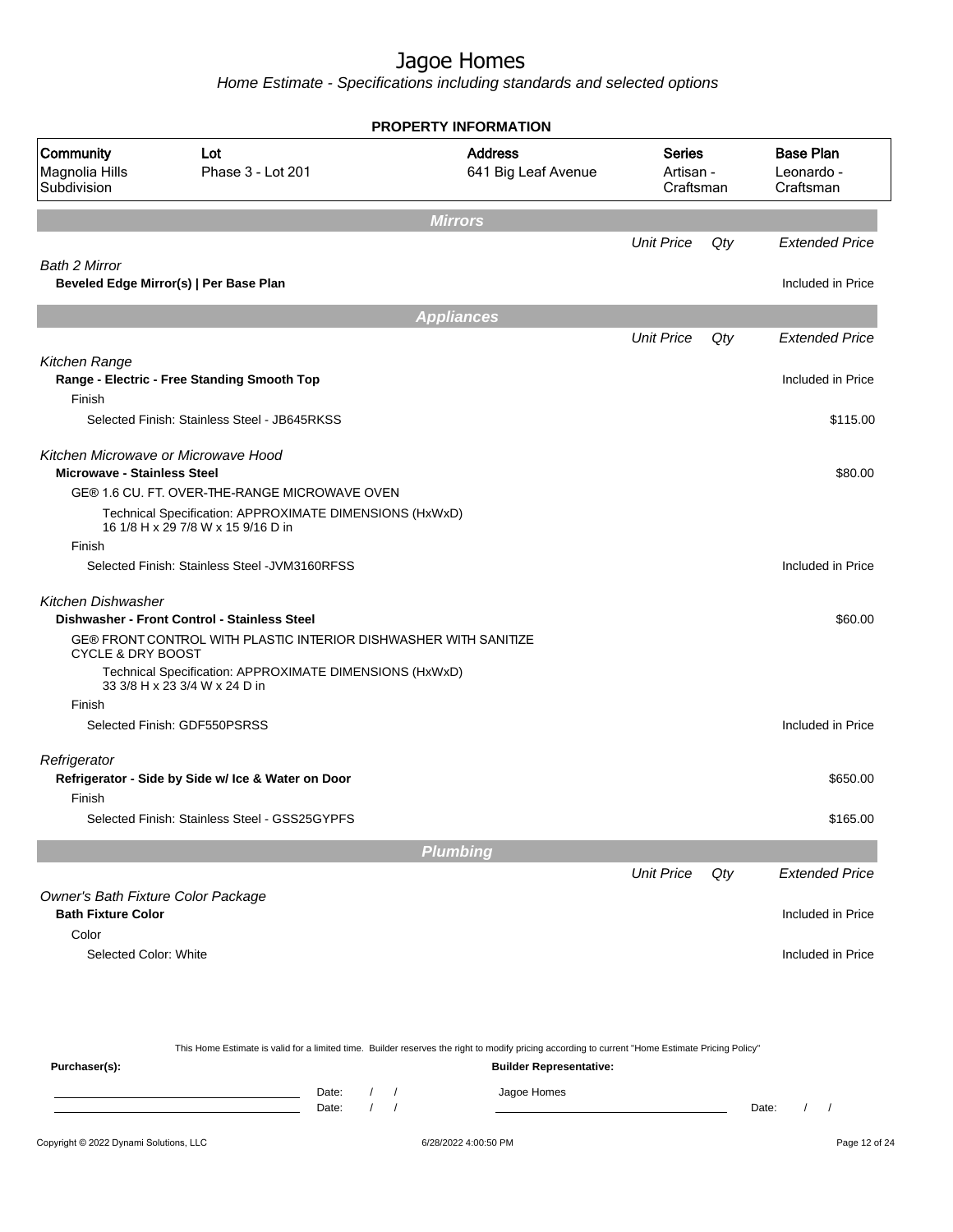Home Estimate - Specifications including standards and selected options

|                                                                       |                                                                                                    | <b>PROPERTY INFORMATION</b>           |                                         |     |                                             |
|-----------------------------------------------------------------------|----------------------------------------------------------------------------------------------------|---------------------------------------|-----------------------------------------|-----|---------------------------------------------|
| Community<br>Magnolia Hills<br>Subdivision                            | Lot<br>Phase 3 - Lot 201                                                                           | <b>Address</b><br>641 Big Leaf Avenue | <b>Series</b><br>Artisan -<br>Craftsman |     | <b>Base Plan</b><br>Leonardo -<br>Craftsman |
|                                                                       |                                                                                                    | <b>Plumbing</b>                       |                                         |     |                                             |
|                                                                       |                                                                                                    |                                       | <b>Unit Price</b>                       | Qty | <b>Extended Price</b>                       |
| <b>Owner's Bath Vanity</b><br>60" Double Bowl                         |                                                                                                    |                                       |                                         |     | \$1,760.00                                  |
| <b>Owner's Bath Lavatory Faucet</b><br><b>Delta Ashlyn Collection</b> |                                                                                                    |                                       |                                         | 2   | Included in Price                           |
| Finish                                                                |                                                                                                    |                                       |                                         |     |                                             |
| Selected Finish: Chrome                                               |                                                                                                    |                                       |                                         |     | Included in Price                           |
| Spread                                                                |                                                                                                    |                                       |                                         |     |                                             |
|                                                                       | Selected Spread: 2564   4" Spread                                                                  |                                       |                                         |     | Included in Price                           |
|                                                                       | Owner's Bath Towel Bar or Robe Hooks & Paper Holder<br>Sage Robe Hooks (Qty 2) & Paper Holder      |                                       |                                         |     | \$40.00                                     |
|                                                                       | Hooks to be hung 67" above Finished Floor unless customer selects different location.              |                                       |                                         |     |                                             |
| Finish                                                                |                                                                                                    |                                       |                                         |     |                                             |
| Selected Finish: Chrome                                               |                                                                                                    |                                       |                                         |     | Included in Price                           |
|                                                                       | <b>Owners Bath Tub/Shower or Shower Stall</b><br>60" Fiberglass Shower Stall   Sliding Shower Door |                                       |                                         |     | \$1,180.00                                  |
| accomodate shower.                                                    | Semi Frameless Chrome Shower Door with Clear Glass Included Plan may be revised to                 |                                       |                                         |     |                                             |
| <b>Glass Pattern</b>                                                  |                                                                                                    |                                       |                                         |     |                                             |
|                                                                       | Selected Glass Pattern: Clear                                                                      |                                       |                                         |     | Included in Price                           |
|                                                                       | Semi Frameless Sliding Shower Door                                                                 |                                       |                                         |     |                                             |
|                                                                       | Selected Semi Frameless Sliding Shower Door: N/A                                                   |                                       |                                         |     | Included in Price                           |
| <b>Shower Door</b>                                                    |                                                                                                    |                                       |                                         |     |                                             |
|                                                                       | Selected Shower Door: Chrome                                                                       |                                       |                                         |     | Included in Price                           |
| <b>Owner's Bath Shower Stall Faucet</b>                               | Delta Ashlyn Shower Stall Faucet T14264                                                            |                                       |                                         |     | Included in Price                           |
| Model # T14264                                                        |                                                                                                    |                                       |                                         |     |                                             |
| Finish                                                                |                                                                                                    |                                       |                                         |     |                                             |
| Selected Finish: Chrome                                               |                                                                                                    |                                       |                                         |     | Included in Price                           |
| Owner's Bath Commode                                                  | Standard 1.6 Gallon Commode, 2 pc.                                                                 |                                       |                                         |     | Included in Price                           |
| 1.6 Gallon<br>2 PC                                                    |                                                                                                    |                                       |                                         |     |                                             |

This Home Estimate is valid for a limited time. Builder reserves the right to modify pricing according to current "Home Estimate Pricing Policy" **Purchaser(s): Builder Representative:** Date: / / Jagoe Homes<br>Date: / / Jagoe Homes Date: / / Date: / /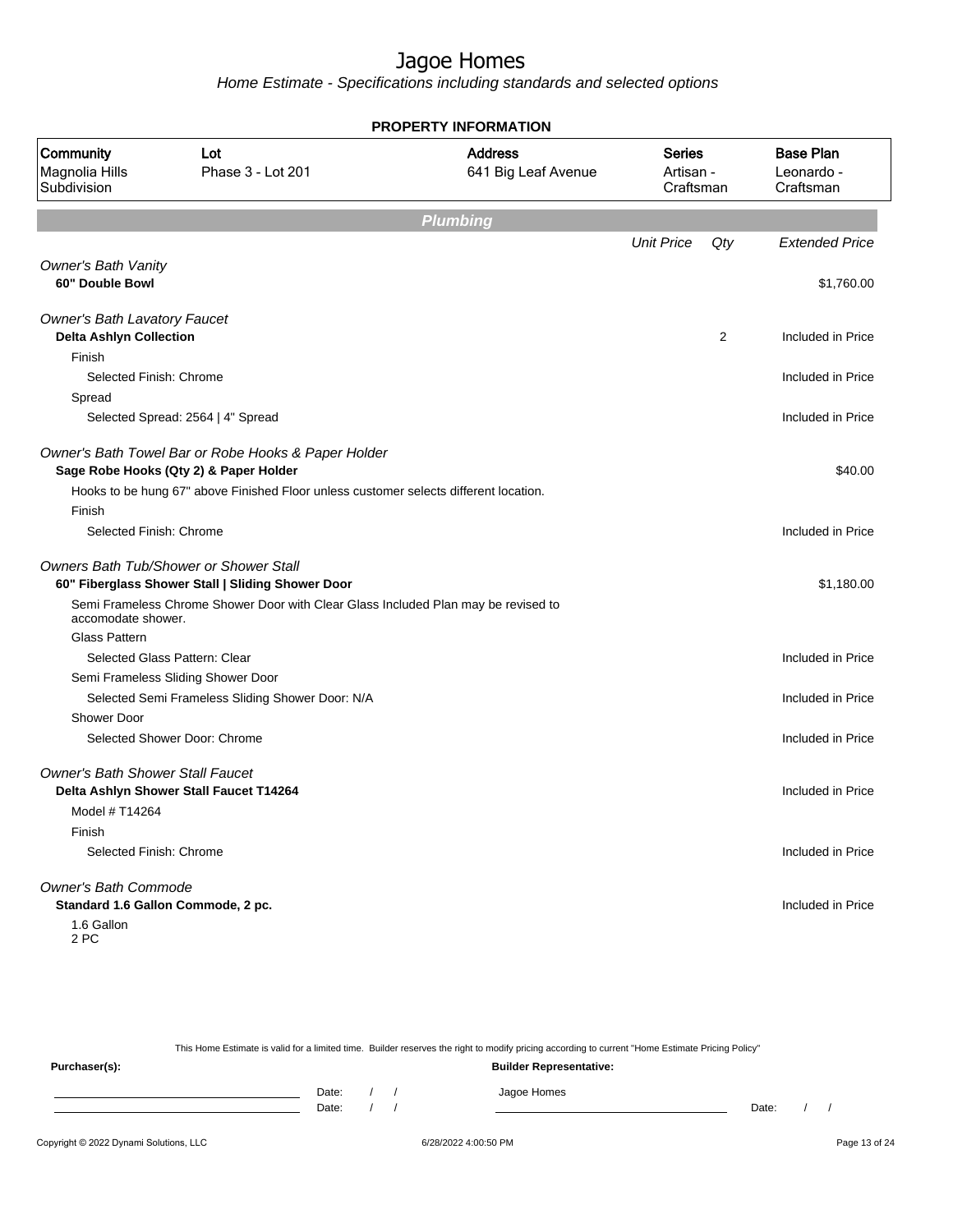Home Estimate - Specifications including standards and selected options

|                                                                | <b>PROPERTY INFORMATION</b>                                                                  |                                       |                                         |     |                                             |  |  |  |  |  |
|----------------------------------------------------------------|----------------------------------------------------------------------------------------------|---------------------------------------|-----------------------------------------|-----|---------------------------------------------|--|--|--|--|--|
| Community<br>Magnolia Hills<br>Subdivision                     | Lot<br>Phase 3 - Lot 201                                                                     | <b>Address</b><br>641 Big Leaf Avenue | <b>Series</b><br>Artisan -<br>Craftsman |     | <b>Base Plan</b><br>Leonardo -<br>Craftsman |  |  |  |  |  |
|                                                                |                                                                                              | Plumbing                              |                                         |     |                                             |  |  |  |  |  |
|                                                                |                                                                                              |                                       | <b>Unit Price</b>                       | Qty | <b>Extended Price</b>                       |  |  |  |  |  |
| <b>Bath 2 Fixture Color Package</b>                            |                                                                                              |                                       |                                         |     |                                             |  |  |  |  |  |
| <b>Bath Fixture Color</b>                                      |                                                                                              |                                       |                                         |     | Included in Price                           |  |  |  |  |  |
| Color                                                          |                                                                                              |                                       |                                         |     |                                             |  |  |  |  |  |
| Selected Color: White                                          |                                                                                              |                                       |                                         |     | Included in Price                           |  |  |  |  |  |
| Bath 2 Vanity<br><b>Specification Per Base Plan</b>            |                                                                                              |                                       |                                         |     | Included in Price                           |  |  |  |  |  |
| for more information.                                          | Vanity specification as indicated on Base Floor Plan. Please contact your Design Coordinator |                                       |                                         |     |                                             |  |  |  |  |  |
| <b>Bath 2 Commode</b>                                          | Standard 1.6 Gallon Commode, 2 pc.                                                           |                                       |                                         |     | Included in Price                           |  |  |  |  |  |
| 1.6 Gallon<br>2 PC                                             |                                                                                              |                                       |                                         |     |                                             |  |  |  |  |  |
| <b>Bath 2 Lavatory Faucet</b>                                  |                                                                                              |                                       |                                         |     |                                             |  |  |  |  |  |
| <b>Delta Ashlyn Collection</b>                                 |                                                                                              |                                       |                                         |     | Included in Price                           |  |  |  |  |  |
| Finish                                                         |                                                                                              |                                       |                                         |     |                                             |  |  |  |  |  |
| Selected Finish: Chrome                                        |                                                                                              |                                       |                                         |     | Included in Price                           |  |  |  |  |  |
| Spread                                                         |                                                                                              |                                       |                                         |     |                                             |  |  |  |  |  |
|                                                                | Selected Spread: 2564   4" Spread                                                            |                                       |                                         |     | Included in Price                           |  |  |  |  |  |
| Bath 2 Towel Bar & Paper Holder                                |                                                                                              |                                       |                                         |     |                                             |  |  |  |  |  |
| <b>Chrome Towel Bar &amp; Paper Holder</b>                     |                                                                                              |                                       |                                         |     | Included in Price                           |  |  |  |  |  |
|                                                                |                                                                                              |                                       |                                         |     |                                             |  |  |  |  |  |
| Bath 2 Tub/Shower or Shower Stall<br>60" Fiberglass Tub/Shower |                                                                                              |                                       |                                         |     | Included in Price                           |  |  |  |  |  |
|                                                                |                                                                                              |                                       |                                         |     |                                             |  |  |  |  |  |
| <b>Bath 2 Tub/Shower Faucet</b>                                | Delta Ashlyn Tub/Shower Faucet T14464                                                        |                                       |                                         |     | Included in Price                           |  |  |  |  |  |
| Finish                                                         |                                                                                              |                                       |                                         |     |                                             |  |  |  |  |  |
| Selected Finish: Chrome                                        |                                                                                              |                                       |                                         |     | Included in Price                           |  |  |  |  |  |
|                                                                |                                                                                              |                                       |                                         |     |                                             |  |  |  |  |  |
| <b>Kitchen Sink</b>                                            |                                                                                              |                                       |                                         |     |                                             |  |  |  |  |  |
| Sink 9 1/2" Deep                                               | Blanco Precis Undermount Sink - Super Single Bowl w/Chrome Disposal Flange                   |                                       |                                         |     | \$680.00                                    |  |  |  |  |  |
| Color                                                          |                                                                                              |                                       |                                         |     |                                             |  |  |  |  |  |
|                                                                | Selected Color: Metallic Gray 440148                                                         |                                       |                                         |     | Included in Price                           |  |  |  |  |  |
|                                                                |                                                                                              |                                       |                                         |     |                                             |  |  |  |  |  |

This Home Estimate is valid for a limited time. Builder reserves the right to modify pricing according to current "Home Estimate Pricing Policy" **Purchaser(s): Builder Representative:** Date: / / Jagoe Homes<br>Date: / / Jagoe Homes Date: / / Date: / /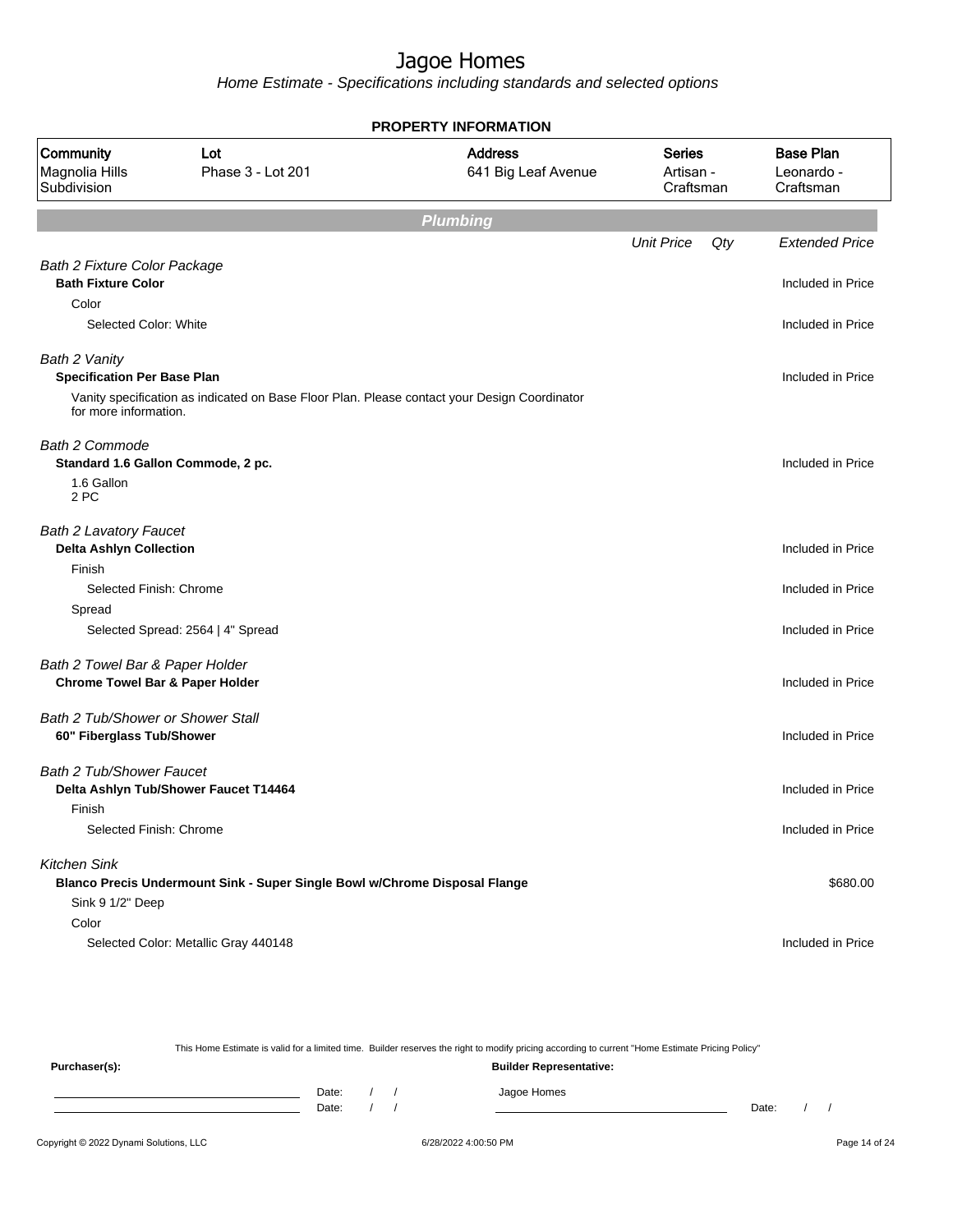Home Estimate - Specifications including standards and selected options

|                                                                            |                                                      | <b>PROPERTY INFORMATION</b>              |                                         |     |                                             |
|----------------------------------------------------------------------------|------------------------------------------------------|------------------------------------------|-----------------------------------------|-----|---------------------------------------------|
| Community<br>Magnolia Hills<br>Subdivision                                 | Lot<br>Phase 3 - Lot 201                             | <b>Address</b><br>641 Big Leaf Avenue    | <b>Series</b><br>Artisan -<br>Craftsman |     | <b>Base Plan</b><br>Leonardo -<br>Craftsman |
|                                                                            |                                                      | <b>Plumbing</b>                          |                                         |     |                                             |
| <b>Kitchen Sink Faucet</b>                                                 |                                                      |                                          | <b>Unit Price</b>                       | Qty | <b>Extended Price</b>                       |
| Leland #9178   Single Handle Pull Down                                     |                                                      |                                          |                                         |     | \$275.00                                    |
| Kitchen Garbage Disposal<br>Garbage Disposal 1/3 hp                        |                                                      |                                          |                                         |     | Included in Price                           |
| Kitchen Ice Maker Water Line<br><b>Ice Maker Water Line</b>                |                                                      |                                          |                                         |     | Included in Price                           |
| <b>Entire Home Water Heater</b><br><b>Tankless Water Heater</b>            |                                                      |                                          |                                         |     | Included in Price                           |
| Entire Home Main Water Shutoff Valve<br><b>Main Water Shutoff Valve</b>    |                                                      |                                          |                                         |     | Included in Price                           |
| <b>Entire Home Plumbing Supply Pipes</b>                                   | <b>Plumbing Pipes: Water Continuous PEX Piping</b>   |                                          |                                         |     | Included in Price                           |
| <b>Plumbing Drains and Vents PVC</b>                                       | Entire Home Plumbing Waste & Vent Lines              |                                          |                                         |     | Included in Price                           |
| Entire Home Secondary Shut-Off Valves                                      | Secondary Shut-Off Valves at each fixture            |                                          |                                         |     | Included in Price                           |
| <b>Exterior Plumbing Sewer Lines</b>                                       | Plumbing Pipes: Exterior Sewer Lines PVC Schedule 40 |                                          |                                         |     | Included in Price                           |
| <b>Exterior Sillcocks</b><br><b>Outside Faucets Frost Proof (Per Plan)</b> |                                                      |                                          |                                         |     | Included in Price                           |
|                                                                            |                                                      | <b>Electrical, Media, Communications</b> |                                         |     |                                             |
| Front Porch Light(s)                                                       |                                                      |                                          | <b>Unit Price</b>                       | Qty | <b>Extended Price</b>                       |
| <b>Recessed Lighting (Per Plan)</b>                                        |                                                      |                                          |                                         |     | Included in Price                           |
| Foyer Light(s)<br><b>Recessed Lighting (Per Plan)</b>                      |                                                      |                                          |                                         |     | Included in Price                           |
|                                                                            |                                                      |                                          |                                         |     |                                             |

This Home Estimate is valid for a limited time. Builder reserves the right to modify pricing according to current "Home Estimate Pricing Policy"

**Purchaser(s): Builder Representative:** Date: / / Jagoe Homes<br>Date: / / Jagoe Homes Date: / / **Date: / / 2006** Date: / / / Date: / / / Date: / / / 2006 Date: / / / 2006 Date: / / / 2006 Date: / / / 2006 Date: / / / 2007 Date: / / / 2007 Date: / / / 2007 Date: / / / 2007 Date: / / / 2007 Date: / / / 2007 D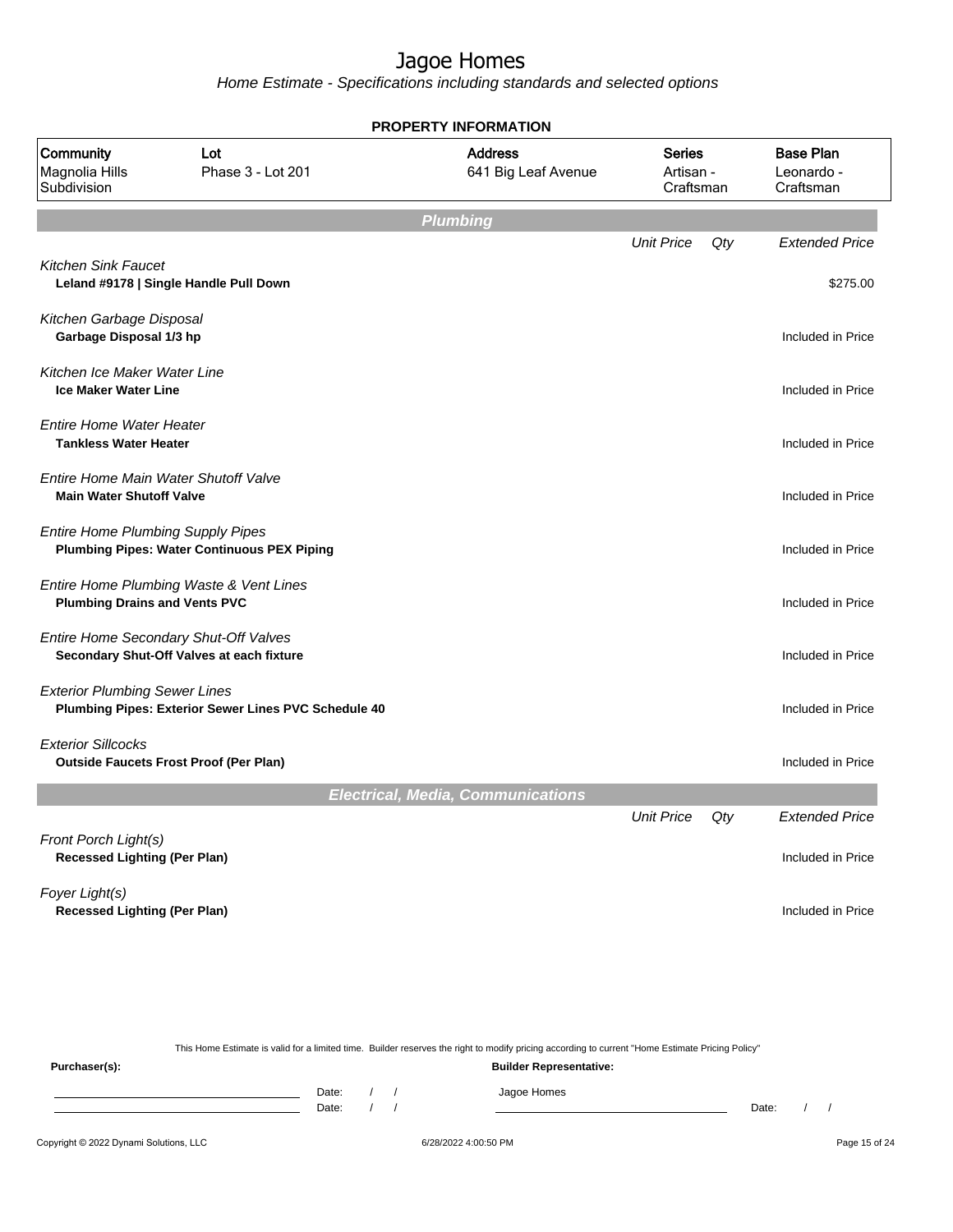|                                                                            |                                                                                              | <b>PROPERTY INFORMATION</b>              |                                         |     |                                             |
|----------------------------------------------------------------------------|----------------------------------------------------------------------------------------------|------------------------------------------|-----------------------------------------|-----|---------------------------------------------|
| <b>Community</b><br>Magnolia Hills<br>Subdivision                          | Lot<br>Phase 3 - Lot 201                                                                     | <b>Address</b><br>641 Big Leaf Avenue    | <b>Series</b><br>Artisan -<br>Craftsman |     | <b>Base Plan</b><br>Leonardo -<br>Craftsman |
|                                                                            |                                                                                              | <b>Electrical, Media, Communications</b> |                                         |     |                                             |
|                                                                            |                                                                                              |                                          | <b>Unit Price</b>                       | Qty | <b>Extended Price</b>                       |
| <b>Family Room Ceiling Fixture</b><br>Color                                | Ceiling Fan 52" Kichler Pro Select #330017, w/Bowl LED Light                                 |                                          |                                         |     | Included in Price                           |
|                                                                            | Selected Color: Brushed Nickel w/Silver Blades                                               |                                          |                                         |     | Included in Price                           |
| <b>Kitchen Ceiling Lighting</b><br><b>Recessed Lighting (Per Plan)</b>     |                                                                                              |                                          |                                         |     | Included in Price                           |
| Kitchen Under Cabinet Light                                                | Under Cabinet Lighting Package, qty 2                                                        |                                          |                                         |     | \$260.00                                    |
| cabinets in the kitchen.                                                   | Includes under cabinet lighting package to be installed in predetermined location under wall |                                          |                                         |     |                                             |
|                                                                            | This includes (2) under counter lights.                                                      |                                          |                                         |     |                                             |
| Kitchen GFI Outlet<br>Interior GFI Outlet(s)                               |                                                                                              |                                          |                                         |     | Included in Price                           |
| Kitchen Range Receptacle<br>Range 220 Volt Receptacle                      |                                                                                              |                                          |                                         |     | Included in Price                           |
| Dining Area Ceiling Light(s)<br><b>Recessed Lighting (Per Plan)</b>        |                                                                                              |                                          |                                         |     | Included in Price                           |
| Main Level Hall Ceiling Light(s)<br>Flush Mount Light   2 Bulb<br>Finish   |                                                                                              |                                          |                                         |     | Included in Price                           |
|                                                                            | Selected Finish: Brushed Nickel                                                              |                                          |                                         |     | Included in Price                           |
| <b>Laundry Ceiling Light</b><br>Flush Mount Light   3 Bulb<br>Finish       |                                                                                              |                                          |                                         |     | Included in Price                           |
|                                                                            | Selected Finish: Brushed Nickel                                                              |                                          |                                         |     | Included in Price                           |
| Laundry Dryer Receptacle<br>Dryer 220 Volt Receptacle                      |                                                                                              |                                          |                                         |     | Included in Price                           |
| <b>Owner's Suite Ceiling Light</b><br>Flush Mount Light   3 Bulb<br>Finish |                                                                                              |                                          |                                         |     | Included in Price                           |
|                                                                            | Selected Finish: Brushed Nickel                                                              |                                          |                                         |     | Included in Price                           |

|                                        |                |  | This Home Estimate is valid for a limited time. Builder reserves the right to modify pricing according to current "Home Estimate Pricing Policy" |       |  |               |
|----------------------------------------|----------------|--|--------------------------------------------------------------------------------------------------------------------------------------------------|-------|--|---------------|
| Purchaser(s):                          |                |  | <b>Builder Representative:</b>                                                                                                                   |       |  |               |
|                                        | Date:<br>Date: |  | Jagoe Homes                                                                                                                                      | Date: |  |               |
| Copyright © 2022 Dynami Solutions, LLC |                |  | 6/28/2022 4:00:50 PM                                                                                                                             |       |  | Page 16 of 24 |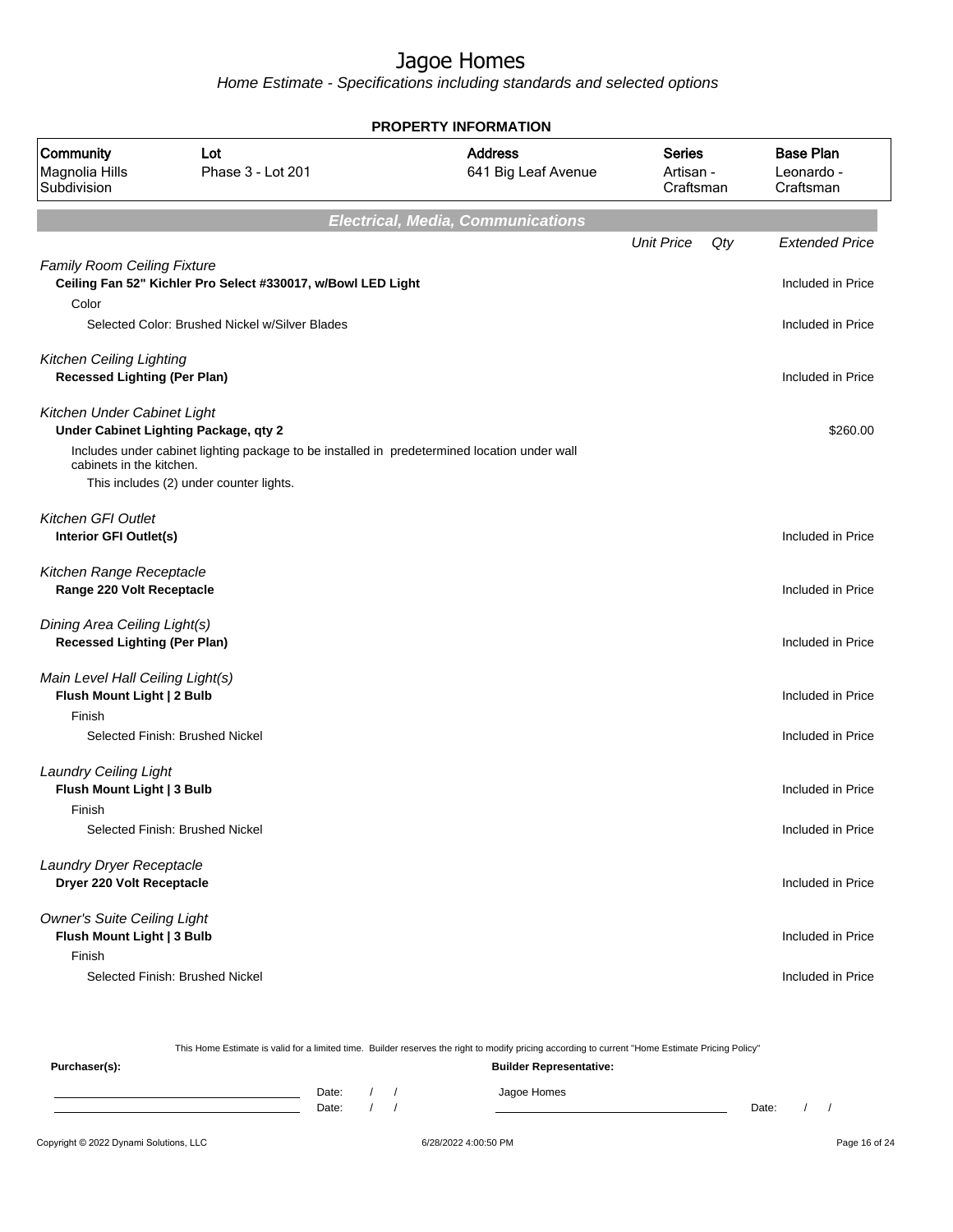Home Estimate - Specifications including standards and selected options

| <b>PROPERTY INFORMATION</b>                                                 |                                                                                                  |                                          |                                         |     |                                             |  |
|-----------------------------------------------------------------------------|--------------------------------------------------------------------------------------------------|------------------------------------------|-----------------------------------------|-----|---------------------------------------------|--|
| <b>Community</b><br>Magnolia Hills<br>Subdivision                           | Lot<br>Phase 3 - Lot 201                                                                         | <b>Address</b><br>641 Big Leaf Avenue    | <b>Series</b><br>Artisan -<br>Craftsman |     | <b>Base Plan</b><br>Leonardo -<br>Craftsman |  |
|                                                                             |                                                                                                  | <b>Electrical, Media, Communications</b> |                                         |     |                                             |  |
|                                                                             |                                                                                                  |                                          | <b>Unit Price</b>                       | Qty | <b>Extended Price</b>                       |  |
| <b>Owner's Closet Light(s)</b><br>Flush Mount Light   2 Bulb                |                                                                                                  |                                          |                                         |     | Included in Price                           |  |
| Finish                                                                      |                                                                                                  |                                          |                                         |     |                                             |  |
|                                                                             | Selected Finish: Brushed Nickel                                                                  |                                          |                                         |     | Included in Price                           |  |
| <b>Owner's Bath Vanity Light</b><br>Standard   3 Light   24"   5337   Qty 2 |                                                                                                  |                                          |                                         |     | \$90.00                                     |  |
|                                                                             | The modern lines of this bath light fixture with Satin Etched glass will blend into many decors. |                                          |                                         |     |                                             |  |
| Finish                                                                      |                                                                                                  |                                          |                                         |     |                                             |  |
| Selected Finish: Chrome                                                     |                                                                                                  |                                          |                                         |     | Included in Price                           |  |
|                                                                             | Owner's Bath Additional Tub/Shower Light<br>Additional Tub/Shower Light Fixture w/ Switch        |                                          |                                         |     | \$195.00                                    |  |
|                                                                             | Includes one tub/shower special recessed light fixture with switch in choice of bathroom.        |                                          |                                         |     |                                             |  |
|                                                                             | Technical Specification: Buyer must indicate choice of bath.                                     |                                          |                                         |     |                                             |  |
|                                                                             | Owner's Bath Exhaust Fan or Fan/Light                                                            |                                          |                                         |     |                                             |  |
| Bath Exhaust Fan, Fan Only                                                  |                                                                                                  |                                          |                                         |     | Included in Price                           |  |
| <b>Owner's Bath GFI Outlet</b>                                              |                                                                                                  |                                          |                                         |     |                                             |  |
| <b>GFI Interior Outlet(s)</b>                                               |                                                                                                  |                                          |                                         |     | Included in Price                           |  |
| <b>Bedroom 2 Ceiling Light</b>                                              |                                                                                                  |                                          |                                         |     |                                             |  |
| Flush Mount Light   3 Bulb                                                  |                                                                                                  |                                          |                                         |     | Included in Price                           |  |
| Finish                                                                      |                                                                                                  |                                          |                                         |     |                                             |  |
|                                                                             | Selected Finish: Brushed Nickel                                                                  |                                          |                                         |     | Included in Price                           |  |
| <b>Bedroom 2 Closet Light</b>                                               |                                                                                                  |                                          |                                         |     |                                             |  |
| Flush Mount Light   2 Bulb                                                  |                                                                                                  |                                          |                                         |     | Included in Price                           |  |
| Finish                                                                      |                                                                                                  |                                          |                                         |     |                                             |  |
|                                                                             | Selected Finish: Brushed Nickel                                                                  |                                          |                                         |     | Included in Price                           |  |
| <b>Bedroom 3 Ceiling Light</b>                                              |                                                                                                  |                                          |                                         |     |                                             |  |
| Flush Mount Light   3 Bulb                                                  |                                                                                                  |                                          |                                         |     | Included in Price                           |  |
| Finish                                                                      |                                                                                                  |                                          |                                         |     |                                             |  |
|                                                                             | Selected Finish: Brushed Nickel                                                                  |                                          |                                         |     | Included in Price                           |  |
|                                                                             |                                                                                                  |                                          |                                         |     |                                             |  |

This Home Estimate is valid for a limited time. Builder reserves the right to modify pricing according to current "Home Estimate Pricing Policy"

**Purchaser(s): Builder Representative:** Date: / / Jagoe Homes<br>Date: / / Jagoe Homes Date: / / **Date: / / 2006** Date: / / / Date: / / / Date: / / / 2006 Date: / / / 2006 Date: / / / 2006 Date: / / / 2006 Date: / / / 2007 Date: / / / 2007 Date: / / / 2007 Date: / / / 2007 Date: / / / 2007 Date: / / / 2007 D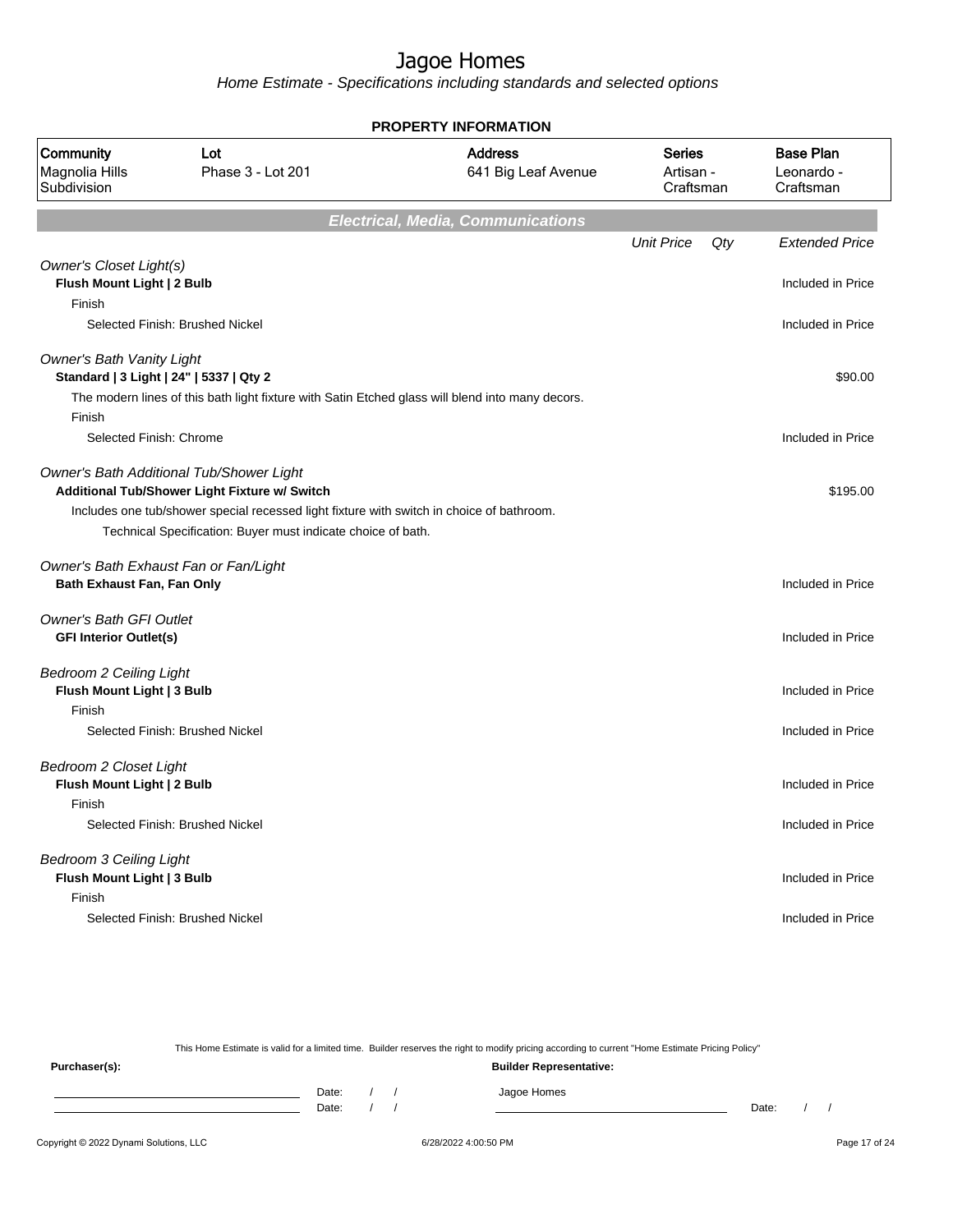Home Estimate - Specifications including standards and selected options

| <b>PROPERTY INFORMATION</b>                                           |                                                                                                                                                                                                            |                                          |                                         |     |                                             |  |
|-----------------------------------------------------------------------|------------------------------------------------------------------------------------------------------------------------------------------------------------------------------------------------------------|------------------------------------------|-----------------------------------------|-----|---------------------------------------------|--|
| Community<br>Magnolia Hills<br>Subdivision                            | Lot<br>Phase 3 - Lot 201                                                                                                                                                                                   | <b>Address</b><br>641 Big Leaf Avenue    | <b>Series</b><br>Artisan -<br>Craftsman |     | <b>Base Plan</b><br>Leonardo -<br>Craftsman |  |
|                                                                       |                                                                                                                                                                                                            | <b>Electrical, Media, Communications</b> |                                         |     |                                             |  |
|                                                                       |                                                                                                                                                                                                            |                                          | <b>Unit Price</b>                       | Qty | <b>Extended Price</b>                       |  |
| <b>Bedroom 3 Closet Light</b><br>Flush Mount Light   2 Bulb<br>Finish |                                                                                                                                                                                                            |                                          |                                         |     | Included in Price                           |  |
|                                                                       | Selected Finish: Brushed Nickel                                                                                                                                                                            |                                          |                                         |     | Included in Price                           |  |
| Bath 2 Vanity Light<br>Standard   3 Light   24"   5337                | The modern lines of this bath light fixture with Satin Etched glass will blend into many decors.                                                                                                           |                                          |                                         |     | Included in Price                           |  |
| Finish<br>Selected Finish: Chrome                                     |                                                                                                                                                                                                            |                                          |                                         |     | Included in Price                           |  |
| Bath 2 Additional Tub/Shower Light                                    | Additional Tub/Shower Light Fixture w/ Switch<br>Includes one tub/shower special recessed light fixture with switch in choice of bathroom.<br>Technical Specification: Buyer must indicate choice of bath. |                                          |                                         |     | \$195.00                                    |  |
| Bath 2 Exhaust Fan or Fan/Light<br>Bath Exhaust Fan, Fan Only         |                                                                                                                                                                                                            |                                          |                                         |     | Included in Price                           |  |
| <b>Bath 2 GFI Outlet</b><br>Interior GFI Outlet(s)                    |                                                                                                                                                                                                            |                                          |                                         |     | Included in Price                           |  |
| Garage Ceiling Light(s)<br>Keyless (2)                                |                                                                                                                                                                                                            |                                          |                                         |     | Included in Price                           |  |
| Garage Opener<br><b>Garage Door Opener Pre-Wire</b>                   |                                                                                                                                                                                                            |                                          |                                         |     | Included in Price                           |  |
| Garage Exterior Light<br>Height: 16.00"                               | Coach Light Kichler #49926 BKT Capanna<br>The 16" 1-light outdoor wall light from the Capanna™ collection features waterfall glass.<br>Technical Specification: Width: 10.50"                              |                                          |                                         |     | Included in Price                           |  |
| Finish                                                                |                                                                                                                                                                                                            |                                          |                                         |     |                                             |  |
|                                                                       | Selected Finish: Textured Black                                                                                                                                                                            |                                          |                                         |     | Included in Price                           |  |

This Home Estimate is valid for a limited time. Builder reserves the right to modify pricing according to current "Home Estimate Pricing Policy" **Purchaser(s): Builder Representative:**

Date: / / Jagoe Homes<br>Date: / / Jagoe Homes Date: / / Date: / /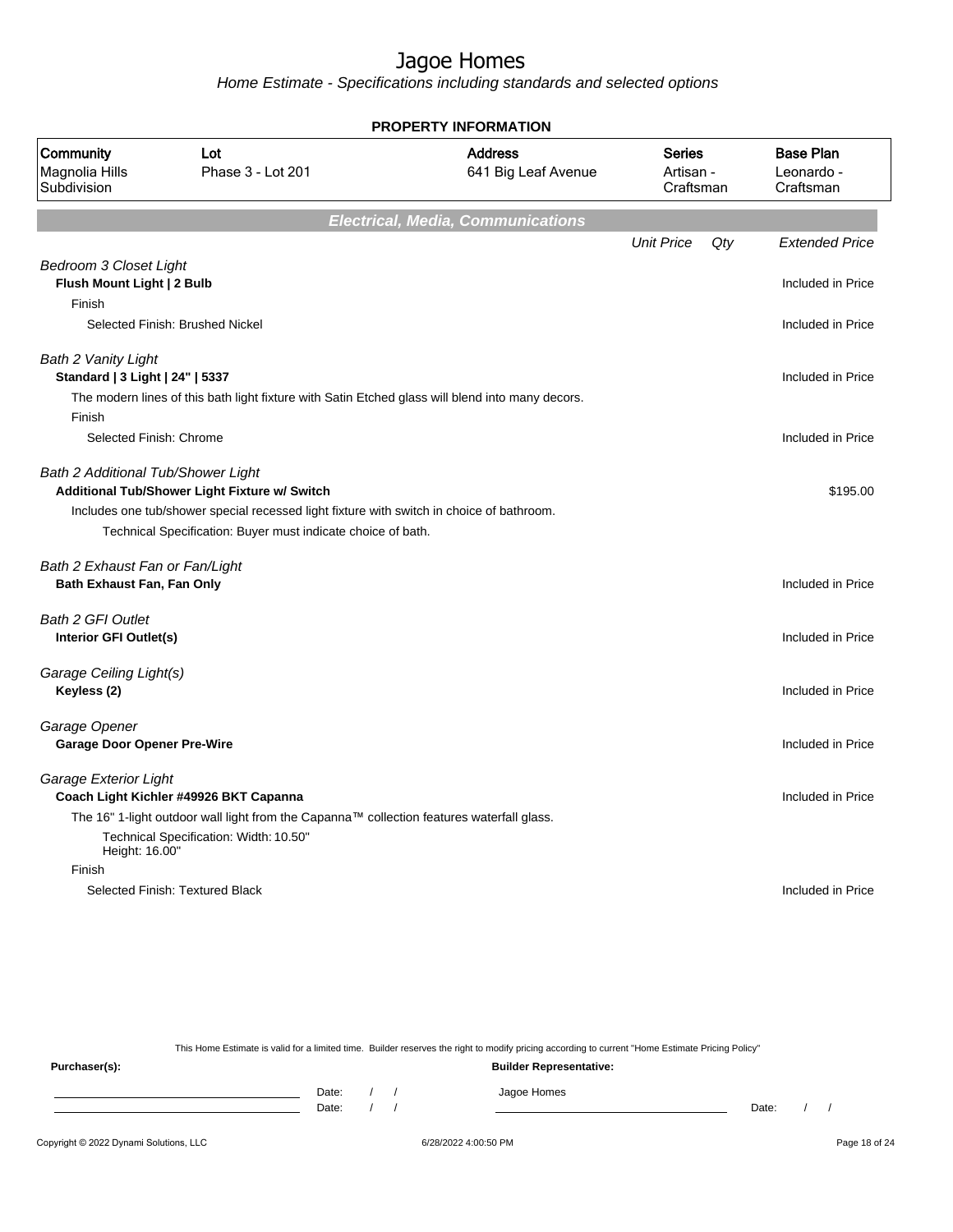| <b>PROPERTY INFORMATION</b>                                                 |                                                                                                                                                                                                                                                                                                                                            |                                          |                                         |     |                                             |
|-----------------------------------------------------------------------------|--------------------------------------------------------------------------------------------------------------------------------------------------------------------------------------------------------------------------------------------------------------------------------------------------------------------------------------------|------------------------------------------|-----------------------------------------|-----|---------------------------------------------|
| <b>Community</b><br>Magnolia Hills<br>Subdivision                           | Lot<br>Phase 3 - Lot 201                                                                                                                                                                                                                                                                                                                   | <b>Address</b><br>641 Big Leaf Avenue    | <b>Series</b><br>Artisan -<br>Craftsman |     | <b>Base Plan</b><br>Leonardo -<br>Craftsman |
|                                                                             |                                                                                                                                                                                                                                                                                                                                            | <b>Electrical, Media, Communications</b> |                                         |     |                                             |
|                                                                             |                                                                                                                                                                                                                                                                                                                                            |                                          | <b>Unit Price</b>                       | Qty | <b>Extended Price</b>                       |
| <b>Outside Retreat Light</b>                                                | Exterior Kichler Light #49924 Capanna                                                                                                                                                                                                                                                                                                      |                                          |                                         |     | Included in Price                           |
|                                                                             | The 10.25" 1-light outdoor wall light from the Capanna(TM) collection gives the classic<br>lantern light a linear update. A textured black finish and squared edges, including a capstone<br>finial, combine with artful waterfall glass to create a style that works on homes with modern,<br>transitional or arts & crafts architecture. |                                          |                                         |     |                                             |
| 6.50W X 10.25H                                                              |                                                                                                                                                                                                                                                                                                                                            |                                          |                                         |     |                                             |
| Finish                                                                      |                                                                                                                                                                                                                                                                                                                                            |                                          |                                         |     |                                             |
|                                                                             | Selected Finish: Black Textured                                                                                                                                                                                                                                                                                                            |                                          |                                         |     | Included in Price                           |
| <b>Attic Light</b><br><b>Attic Lights Keyless</b>                           |                                                                                                                                                                                                                                                                                                                                            |                                          |                                         |     | Included in Price                           |
| <b>Front Door Doorbell Button</b><br><b>Doorbell Button at Front Door</b>   |                                                                                                                                                                                                                                                                                                                                            |                                          |                                         |     | Included in Price                           |
| <b>Front Door Door Chime</b><br><b>Door Chime</b>                           |                                                                                                                                                                                                                                                                                                                                            |                                          |                                         |     | Included in Price                           |
|                                                                             | <b>Entire Home - Electrical Outlets and Switches</b><br>Electrical Outlets & Switches per Plan & Code                                                                                                                                                                                                                                      |                                          |                                         |     | Included in Price                           |
| Color<br>Selected Color: White                                              |                                                                                                                                                                                                                                                                                                                                            |                                          |                                         |     | Included in Price                           |
| <b>Cable TV Outlets, RG6 wire</b>                                           | Entire Home - Cable TV/Phone Outlets (Qty 6 Total)                                                                                                                                                                                                                                                                                         |                                          |                                         | 5   | Included in Price                           |
| <b>Telephone Interior Jacks</b>                                             |                                                                                                                                                                                                                                                                                                                                            |                                          |                                         |     | \$0.00                                      |
|                                                                             | Entire Home - Braced and Wired for Future Ceiling Fan at Existing Ceiling Light<br>Light Location Braced and Wired for Future Ceiling Fan                                                                                                                                                                                                  |                                          | \$115.00                                | 3   | \$345.00                                    |
|                                                                             | Includes addition of bracing and box for ceiling fan addition with a switch                                                                                                                                                                                                                                                                |                                          |                                         |     |                                             |
|                                                                             | <b>Comments: Bedrooms</b>                                                                                                                                                                                                                                                                                                                  |                                          |                                         |     |                                             |
| <b>Entire Home Electrical Service</b><br><b>Electrical Service 200 AMP</b>  | Includes 200 AMP electric service upgrade for the entire house.                                                                                                                                                                                                                                                                            |                                          |                                         |     | Included in Price                           |
| <b>Exterior Electrical Service</b><br><b>Electrical Service Underground</b> |                                                                                                                                                                                                                                                                                                                                            |                                          |                                         |     | Included in Price                           |

| This Home Estimate is valid for a limited time. Builder reserves the right to modify pricing according to current "Home Estimate Pricing Policy" |                                |  |  |             |       |  |  |  |
|--------------------------------------------------------------------------------------------------------------------------------------------------|--------------------------------|--|--|-------------|-------|--|--|--|
| Purchaser(s):                                                                                                                                    | <b>Builder Representative:</b> |  |  |             |       |  |  |  |
|                                                                                                                                                  | Date:                          |  |  | Jagoe Homes |       |  |  |  |
|                                                                                                                                                  | Date:                          |  |  |             | Date: |  |  |  |
|                                                                                                                                                  |                                |  |  |             |       |  |  |  |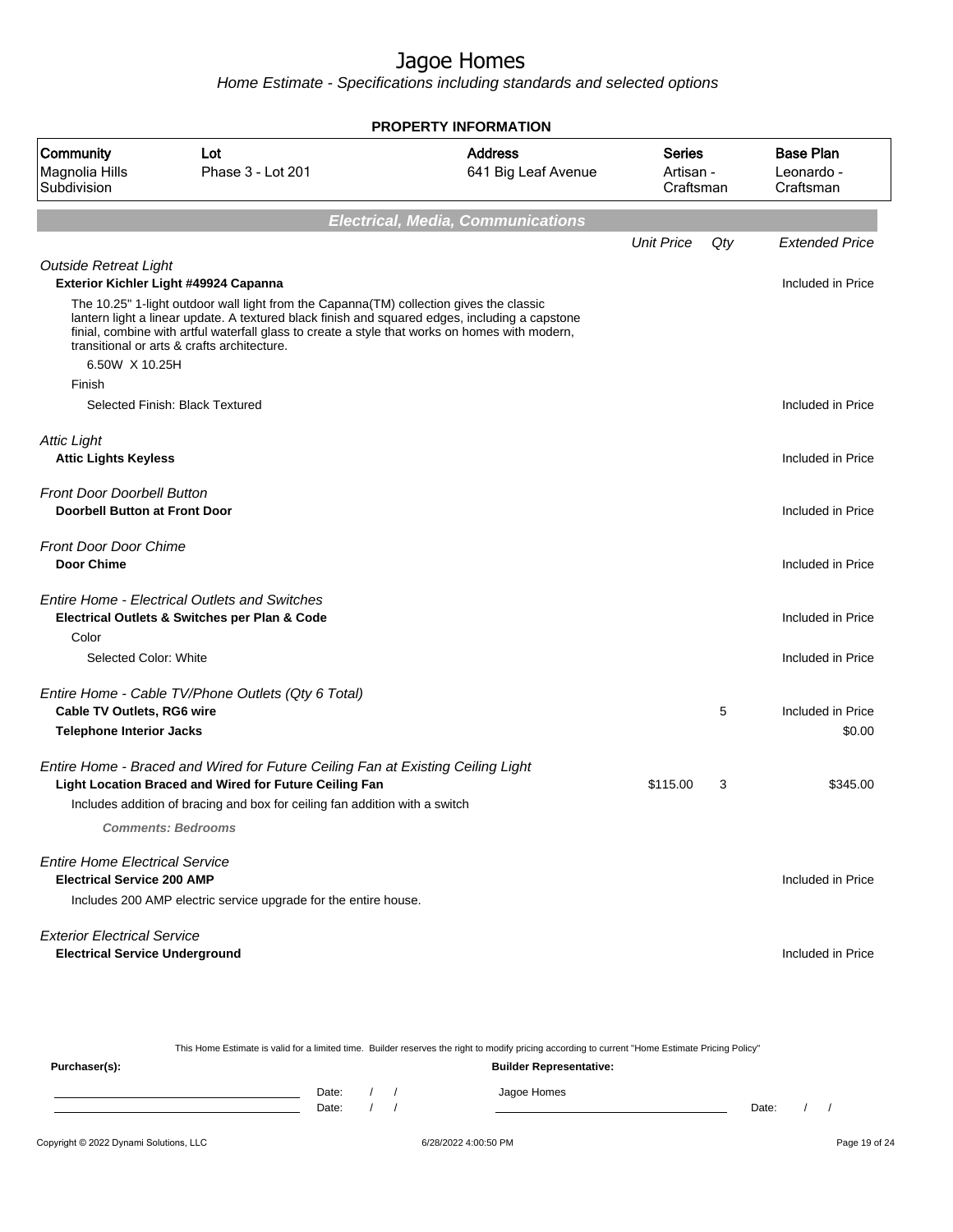Home Estimate - Specifications including standards and selected options

|                                                                             |                                                                                                                                                                        | <b>PROPERTY INFORMATION</b>              |                                         |     |                                             |
|-----------------------------------------------------------------------------|------------------------------------------------------------------------------------------------------------------------------------------------------------------------|------------------------------------------|-----------------------------------------|-----|---------------------------------------------|
| Community<br>Magnolia Hills<br>Subdivision                                  | Lot<br>Phase 3 - Lot 201                                                                                                                                               | <b>Address</b><br>641 Big Leaf Avenue    | <b>Series</b><br>Artisan -<br>Craftsman |     | <b>Base Plan</b><br>Leonardo -<br>Craftsman |
|                                                                             |                                                                                                                                                                        | <b>Electrical, Media, Communications</b> |                                         |     |                                             |
| <b>Smoke Detectors</b><br>Smoke Detectors, per plan                         |                                                                                                                                                                        |                                          | <b>Unit Price</b>                       | Qty | <b>Extended Price</b><br>Included in Price  |
| <b>Carbon Monoxide Detectors</b><br>Carbon Monoxide Detectors, per plan     |                                                                                                                                                                        |                                          |                                         |     | Included in Price                           |
|                                                                             |                                                                                                                                                                        | <b>HVAC</b>                              |                                         |     |                                             |
|                                                                             |                                                                                                                                                                        |                                          | <b>Unit Price</b>                       | Qty | <b>Extended Price</b>                       |
| <b>Entire Home Air Conditioner</b><br>14 Seer Air Conditioning System       | Up to 14 Seer Air Conditioning System                                                                                                                                  |                                          |                                         |     | Included in Price                           |
| <b>Entire Home Furnace</b>                                                  | 92% Plus High Efficiency Gas Home Furnace<br>Includes 92% plus high efficiency gas home furnace<br>Builder makes no guarantee with respect to heating and cooling cost |                                          |                                         |     | Included in Price                           |
| <b>Entire Home Furnace Filter</b><br>Aprilaire Model 2000 Series Air Filter |                                                                                                                                                                        |                                          |                                         |     | Included in Price                           |
| <b>Entire Home Thermostat</b><br><b>Programmable Thermostat</b>             |                                                                                                                                                                        |                                          |                                         |     | Included in Price                           |
| <b>Indoor Air Quality</b>                                                   | <b>Honeywell Fresh Air Ventilation System</b>                                                                                                                          |                                          |                                         |     | Included in Price                           |
| <b>Entire Home Duct System</b><br><b>Flexible Duct</b>                      |                                                                                                                                                                        |                                          |                                         |     | Included in Price                           |
| Entire Home Return Air<br><b>Multiple Return Air Vents</b>                  | One Return per Bedroom & One Central Return                                                                                                                            |                                          |                                         |     | Included in Price                           |
| Laundry Dryer Vent<br><b>Dryer Vent Vented to Outside</b>                   |                                                                                                                                                                        |                                          |                                         |     | Included in Price                           |

This Home Estimate is valid for a limited time. Builder reserves the right to modify pricing according to current "Home Estimate Pricing Policy" **Purchaser(s): Builder Representative:** Date: / / Jagoe Homes<br>Date: / / Jagoe Homes Date: / / Date: / /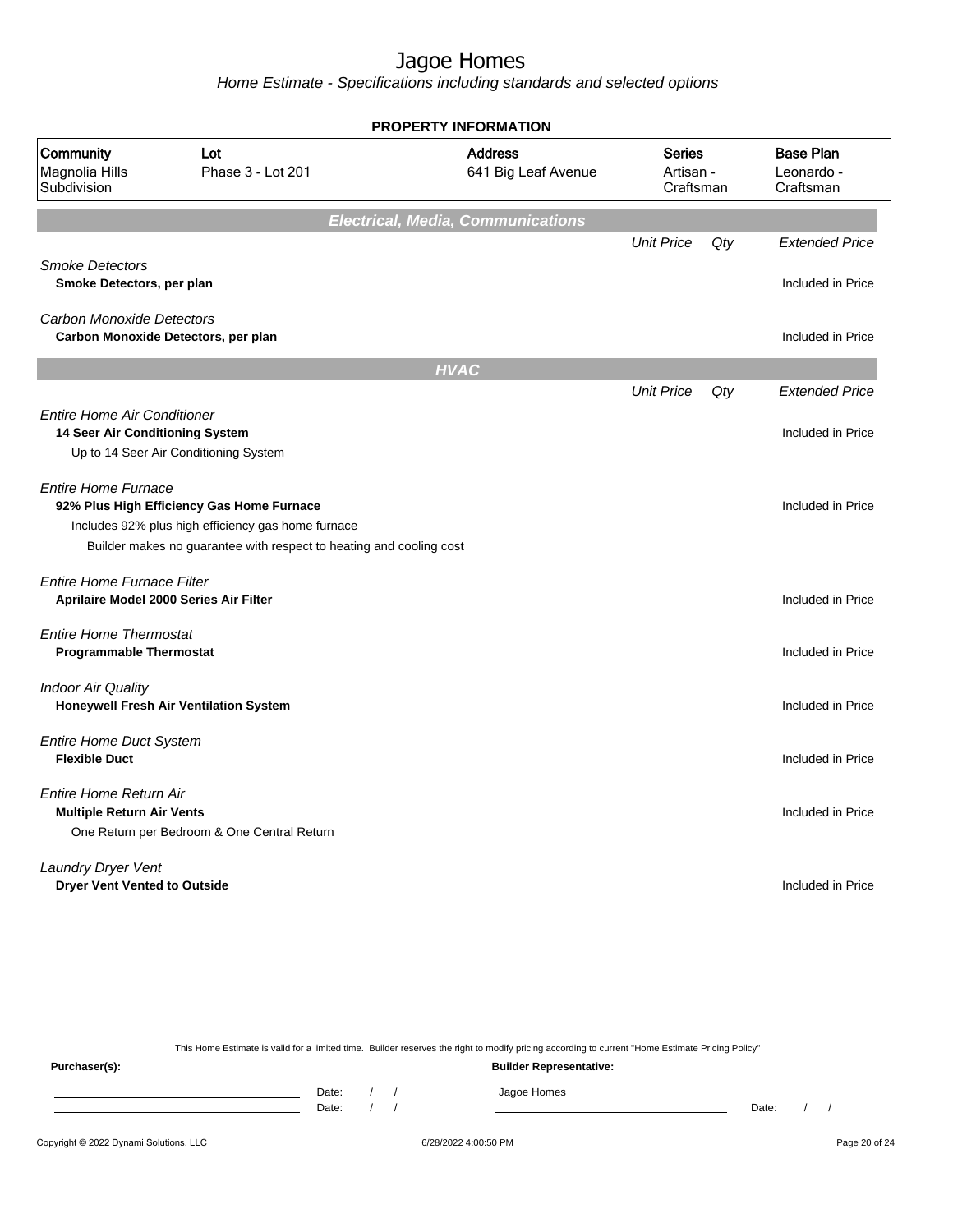Home Estimate - Specifications including standards and selected options

| <b>PROPERTY INFORMATION</b>                                               |                                                                                                                                                    |                                       |                                  |                                             |  |  |
|---------------------------------------------------------------------------|----------------------------------------------------------------------------------------------------------------------------------------------------|---------------------------------------|----------------------------------|---------------------------------------------|--|--|
| Community<br>Magnolia Hills<br>Subdivision                                | Lot<br>Phase 3 - Lot 201                                                                                                                           | <b>Address</b><br>641 Big Leaf Avenue | Series<br>Artisan -<br>Craftsman | <b>Base Plan</b><br>Leonardo -<br>Craftsman |  |  |
|                                                                           |                                                                                                                                                    | <b>Floor Coverings</b>                |                                  |                                             |  |  |
|                                                                           |                                                                                                                                                    |                                       | <b>Unit Price</b>                | Qty<br><b>Extended Price</b>                |  |  |
| <b>Entire Home Carpet Selection</b><br><b>Mohawk Carpet   Top Card II</b> |                                                                                                                                                    |                                       |                                  | Included in Price                           |  |  |
| Color                                                                     | Our Proven Performer, Top Card II, offers colorfast and consistent solution dyed Everstrand<br>polyester fiber with a 15 yr Manufacturer Warranty. |                                       |                                  |                                             |  |  |
|                                                                           | Selected Color: 901 Crystal Ball                                                                                                                   |                                       |                                  | Included in Price                           |  |  |
| <b>Entire Home Carpet Pad</b><br>6# Carpet Pad                            |                                                                                                                                                    |                                       |                                  | Included in Price                           |  |  |
| <b>Owner's Bedroom Flooring</b>                                           | Luxury Vinyl Plank   Mohawk Arrington                                                                                                              |                                       |                                  | \$460.00                                    |  |  |
|                                                                           | Mohawk's Arrington offers a water-resistant construction, comfort underfoot, and high<br>resistance to dents and scratches in a hardwood look.     |                                       |                                  |                                             |  |  |
| Color                                                                     |                                                                                                                                                    |                                       |                                  |                                             |  |  |
|                                                                           | Selected Color: Silver Strand AU892                                                                                                                |                                       |                                  | Included in Price                           |  |  |
| Direction                                                                 |                                                                                                                                                    |                                       |                                  |                                             |  |  |
|                                                                           | Selected Direction: Front to Back                                                                                                                  |                                       |                                  | Included in Price                           |  |  |
|                                                                           | Foyer/Bath 2/Kit/Dining/Family Room/Halls/Laundry                                                                                                  |                                       |                                  |                                             |  |  |
|                                                                           | Luxury Vinyl Plank   Mohawk Arrington                                                                                                              |                                       |                                  | Included in Price                           |  |  |
| Color                                                                     | Mohawk's Arrington offers a water-resistant construction, comfort underfoot, and high<br>resistance to dents and scratches in a hardwood look.     |                                       |                                  |                                             |  |  |
|                                                                           | Selected Color: Silver Strand AU892                                                                                                                |                                       |                                  | Included in Price                           |  |  |
| Direction                                                                 |                                                                                                                                                    |                                       |                                  |                                             |  |  |
|                                                                           | Selected Direction: Front to Back                                                                                                                  |                                       |                                  | Included in Price                           |  |  |
| <b>Owner's Bath Flooring</b>                                              | Luxury Vinyl Plank   Mohawk Arrington                                                                                                              |                                       |                                  | Included in Price                           |  |  |
|                                                                           | Mohawk's Arrington offers a water-resistant construction, comfort underfoot, and high<br>resistance to dents and scratches in a hardwood look.     |                                       |                                  |                                             |  |  |
| Color                                                                     |                                                                                                                                                    |                                       |                                  |                                             |  |  |
|                                                                           | Selected Color: Silver Strand AU892                                                                                                                |                                       |                                  | Included in Price                           |  |  |
| Direction                                                                 |                                                                                                                                                    |                                       |                                  |                                             |  |  |
|                                                                           | Selected Direction: Front to Back                                                                                                                  |                                       |                                  | Included in Price                           |  |  |
|                                                                           |                                                                                                                                                    |                                       |                                  |                                             |  |  |

This Home Estimate is valid for a limited time. Builder reserves the right to modify pricing according to current "Home Estimate Pricing Policy"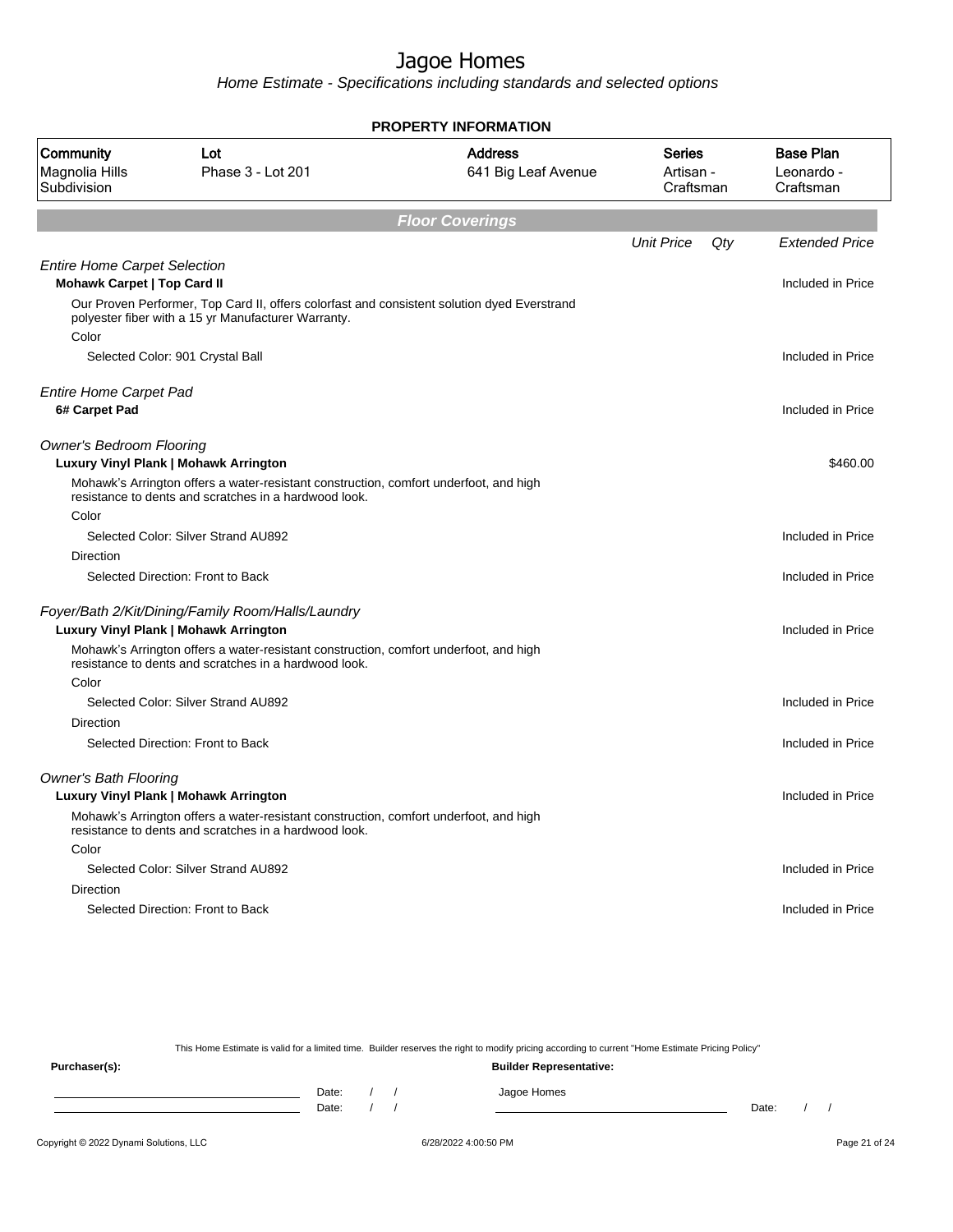|                                                                 |                                                                                                                                                                                         | PROPERTY INFORMATION                                                                                                                                                               |                                         |     |                                             |
|-----------------------------------------------------------------|-----------------------------------------------------------------------------------------------------------------------------------------------------------------------------------------|------------------------------------------------------------------------------------------------------------------------------------------------------------------------------------|-----------------------------------------|-----|---------------------------------------------|
| Community<br>Magnolia Hills<br>Subdivision                      | Lot<br>Phase 3 - Lot 201                                                                                                                                                                | <b>Address</b><br>641 Big Leaf Avenue                                                                                                                                              | <b>Series</b><br>Artisan -<br>Craftsman |     | <b>Base Plan</b><br>Leonardo -<br>Craftsman |
|                                                                 |                                                                                                                                                                                         | <b>Shelving</b>                                                                                                                                                                    |                                         |     |                                             |
|                                                                 |                                                                                                                                                                                         |                                                                                                                                                                                    | <b>Unit Price</b>                       | Qty | <b>Extended Price</b>                       |
| <b>Owner's Closet Shelf &amp; Rod</b>                           | Closet Shelf 12" Shelf & Rod - 2 Runs Width of Closet - Supported 2'0" O.C. Vented                                                                                                      |                                                                                                                                                                                    |                                         |     | Included in Price                           |
| Long Garment Hanging<br>Standard Hanging                        | Selected Long Garment Hanging: None                                                                                                                                                     |                                                                                                                                                                                    |                                         |     | Included in Price                           |
|                                                                 | Selected Standard Hanging: Standard Hanging (42" & 84")                                                                                                                                 |                                                                                                                                                                                    |                                         |     | Included in Price                           |
| Bedroom 2 Closet Shelf & Rod<br>Long Garment Hanging            | Closet Shelf 12" Shelf & Rod - 2 Runs Width of Closet - Supported 2'0" O.C. Vented                                                                                                      |                                                                                                                                                                                    |                                         |     | Included in Price                           |
| Standard Hanging                                                | Selected Long Garment Hanging: None                                                                                                                                                     |                                                                                                                                                                                    |                                         |     | Included in Price                           |
|                                                                 | Selected Standard Hanging: Standard Hanging (42" & 84")                                                                                                                                 |                                                                                                                                                                                    |                                         |     | Included in Price                           |
| Bedroom 3 Closet Shelf & Rod<br>Long Garment Hanging            | Closet Shelf 12" Shelf & Rod - 2 Runs Width of Closet - Supported 2'0" O.C. Vented                                                                                                      |                                                                                                                                                                                    |                                         |     | Included in Price                           |
| <b>Standard Hanging</b>                                         | Selected Long Garment Hanging: None                                                                                                                                                     |                                                                                                                                                                                    |                                         |     | Included in Price                           |
|                                                                 | Selected Standard Hanging: Standard Hanging (42" & 84")                                                                                                                                 |                                                                                                                                                                                    |                                         |     | Included in Price                           |
| <b>Entire Home Storage Shelf</b>                                | Storage Shelf 12" and 16" deep- Vented (per plan)                                                                                                                                       |                                                                                                                                                                                    |                                         |     | Included in Price                           |
|                                                                 |                                                                                                                                                                                         | <b>Foundations</b>                                                                                                                                                                 |                                         |     |                                             |
| <b>Entire Home Footing Size</b>                                 |                                                                                                                                                                                         |                                                                                                                                                                                    | <b>Unit Price</b>                       | Qty | <b>Extended Price</b>                       |
| 19" Wide x 8" Deep, 3000 psi,                                   |                                                                                                                                                                                         |                                                                                                                                                                                    |                                         |     | \$0.00                                      |
|                                                                 |                                                                                                                                                                                         | Framing                                                                                                                                                                            |                                         |     |                                             |
|                                                                 |                                                                                                                                                                                         |                                                                                                                                                                                    | <b>Unit Price</b>                       | Qty | <b>Extended Price</b>                       |
| Fntire Home 2 x 4 Wall Studs<br>Studs 2 x 4 @ 16" oc, SPF Grade |                                                                                                                                                                                         |                                                                                                                                                                                    |                                         |     | Included in Price                           |
| Entire Home 2 x 6 Wall Studs                                    | Studs 2 x 6 @ 24" oc, SPF Grade (Per Plan)                                                                                                                                              |                                                                                                                                                                                    |                                         |     | Included in Price                           |
| <b>Entire Home Exterior Wall Sheathing</b>                      | Exterior Wall Sheathing (7/16" OSB &/or 1/2" Styrofoam)                                                                                                                                 |                                                                                                                                                                                    |                                         |     | Included in Price                           |
| Purchaser(s):                                                   |                                                                                                                                                                                         | This Home Estimate is valid for a limited time. Builder reserves the right to modify pricing according to current "Home Estimate Pricing Policy"<br><b>Builder Representative:</b> |                                         |     |                                             |
|                                                                 | $\sqrt{2}$<br>Date:<br>the control of the control of the control of the control of the control of<br>$\prime$<br><u> 1989 - Johann Barn, fransk politik fotograf (d. 1989)</u><br>Date: | Jagoe Homes<br>$\sqrt{ }$<br>$\sqrt{ }$                                                                                                                                            |                                         |     | $\left  \right $<br>Date:                   |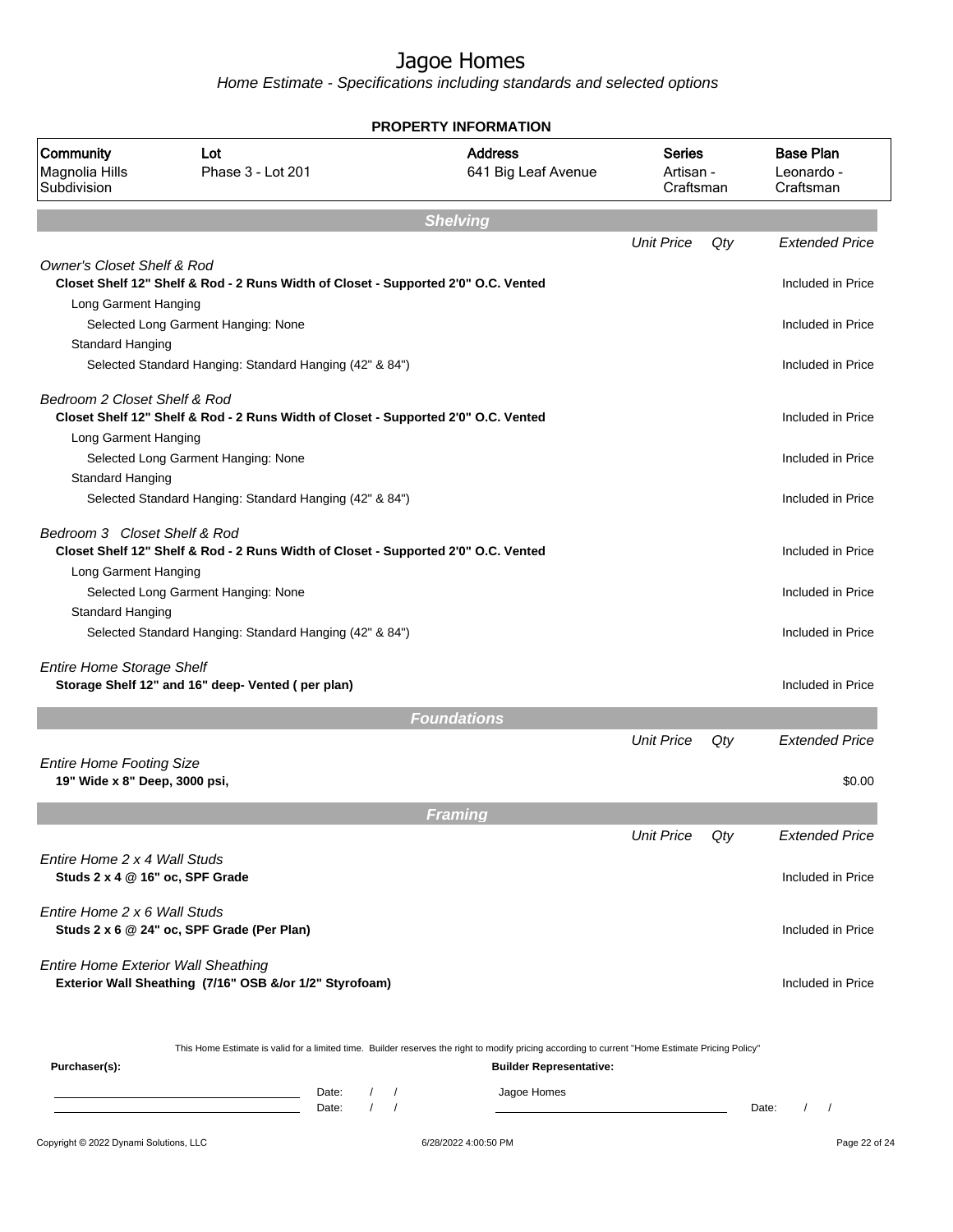Home Estimate - Specifications including standards and selected options

|                                                                                                      |                                                                                                      | <b>PROPERTY INFORMATION</b>           |                                  |     |                                             |
|------------------------------------------------------------------------------------------------------|------------------------------------------------------------------------------------------------------|---------------------------------------|----------------------------------|-----|---------------------------------------------|
| Community<br>Magnolia Hills<br>Subdivision                                                           | Lot<br>Phase 3 - Lot 201                                                                             | <b>Address</b><br>641 Big Leaf Avenue | Series<br>Artisan -<br>Craftsman |     | <b>Base Plan</b><br>Leonardo -<br>Craftsman |
|                                                                                                      |                                                                                                      | Framing                               |                                  |     |                                             |
|                                                                                                      |                                                                                                      |                                       | <b>Unit Price</b>                | Qty | <b>Extended Price</b>                       |
| Entire Home Exterior Wall House Wrap<br><b>Exterior Wall Covering House Wrap</b>                     |                                                                                                      |                                       |                                  |     | Included in Price                           |
| <b>Entire Home Foundation Plates</b>                                                                 | <b>Foundation Plates treated yellow pine</b>                                                         |                                       |                                  |     | Included in Price                           |
| Main Level Ceiling Heights<br>Interior Flat Ceiling Height 9'0"<br>Certain ceiling heights may vary. |                                                                                                      |                                       |                                  |     | Included in Price                           |
| Per Plan Roof Trusses<br><b>Roof Trusses</b>                                                         |                                                                                                      |                                       |                                  |     | Included in Price                           |
| <b>Roof Sheathing</b><br>Roof Sheathing 7/16" OSB                                                    |                                                                                                      |                                       |                                  |     | Included in Price                           |
|                                                                                                      |                                                                                                      | <b>Landscaping &amp; Yard</b>         |                                  |     |                                             |
| Exterior Lawn Sod                                                                                    | Sod All of Yard, Fescue & Bluegrass (Excludes Areas with Brush & Trees & Retention                   |                                       | <b>Unit Price</b>                | Qty | <b>Extended Price</b><br>Included in Price  |
| Basins)                                                                                              |                                                                                                      |                                       |                                  |     |                                             |
| <b>Shrubs &amp; Trees</b>                                                                            | Shrubs & Trees 5/18" shrubs, 3/3' upright shrubs, 1 tree and landscape mulch                         |                                       |                                  |     | Included in Price                           |
|                                                                                                      |                                                                                                      | <b>Ventilation</b>                    |                                  |     |                                             |
|                                                                                                      |                                                                                                      |                                       | <b>Unit Price</b>                | Qty | <b>Extended Price</b>                       |
| <b>Bath Vent Fans</b><br><b>Bath Fans Vented to Exterior</b>                                         |                                                                                                      |                                       |                                  |     | Included in Price                           |
|                                                                                                      | Kitchen Range Hood or Microwave Hood Vent<br>Kitchen Range Hood or Microwave Hood Vented to Exterior |                                       |                                  |     | Included in Price                           |
| Roof Whirlybird                                                                                      | Aluminum Turbine Ventilator "Whirlybird", by design                                                  |                                       |                                  |     | Included in Price                           |
| <b>Home Soffit Vents</b>                                                                             | <b>Soffit Vent Continuous Perforated Vinyl</b>                                                       |                                       |                                  |     | Included in Price                           |

This Home Estimate is valid for a limited time. Builder reserves the right to modify pricing according to current "Home Estimate Pricing Policy"

**Purchaser(s): Builder Representative:** Date: / / Jagoe Homes<br>Date: / / Jagoe Homes Date: / / **Date: / / 2006** Date: / / / Date: / / / Date: / / / 2006 Date: / / / 2006 Date: / / / 2006 Date: / / / 2006 Date: / / / 2007 Date: / / / 2007 Date: / / / 2007 Date: / / / 2007 Date: / / / 2007 Date: / / / 2007 D